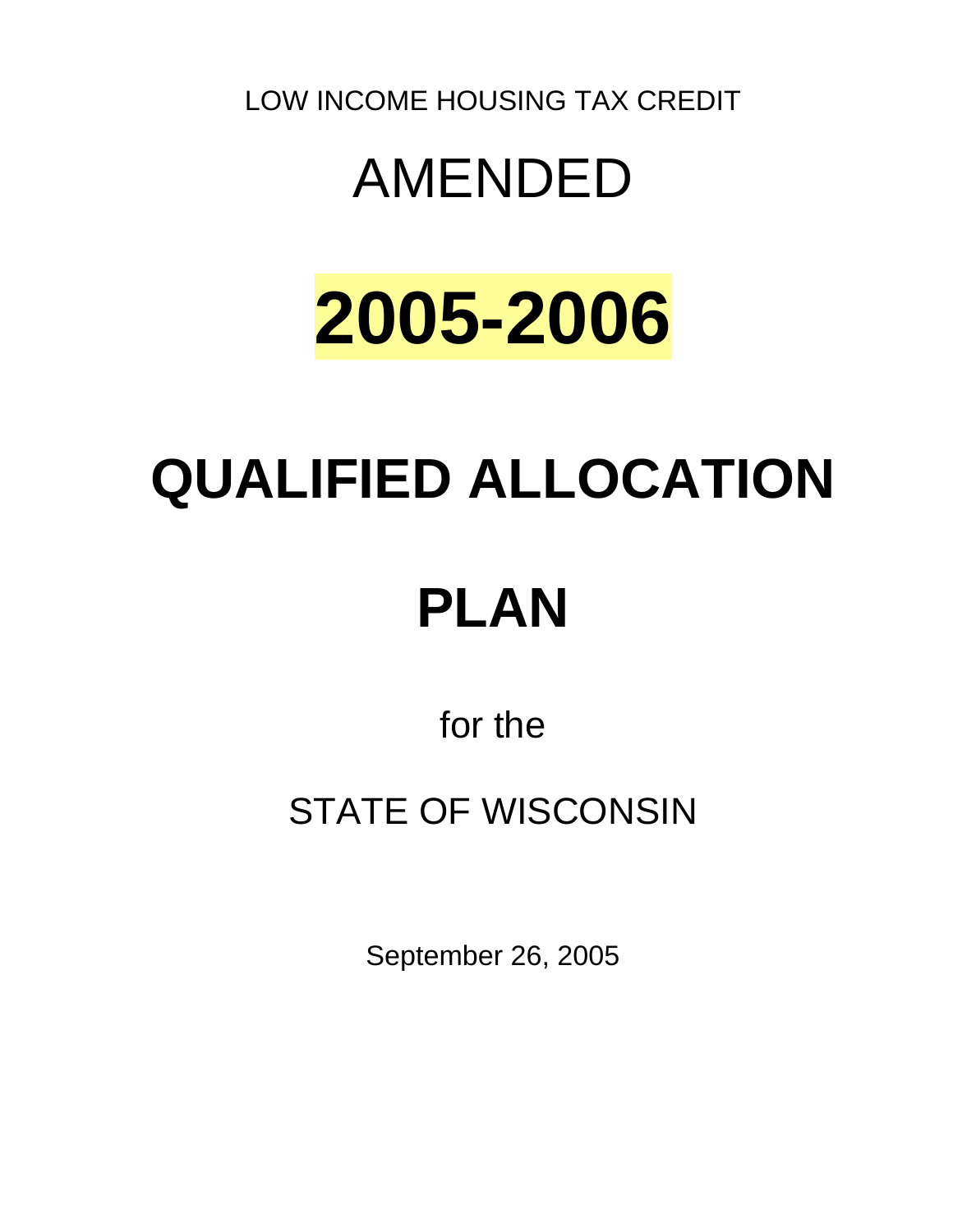## AMENDED **2005/2006 TAX CREDIT QUALIFIED ALLOCATION PLAN**

### **TABLE OF CONTENTS**

| L   | <b>Introduction</b>                                         |                                                                       | 1                |
|-----|-------------------------------------------------------------|-----------------------------------------------------------------------|------------------|
| Ш.  |                                                             | The Credit Reservation & Allocation Process                           | 1                |
|     | A. Amount of Credit to be Allocated                         |                                                                       | 1                |
|     | B. Steps in the Reservation & Allocation Process            |                                                                       | 3                |
|     | 1.                                                          | <b>Application Deadline</b>                                           | 4                |
|     | 2.                                                          | <b>Initial Application Review &amp; Site Visit</b>                    | 4                |
|     | 3.<br><b>Market Approval Threshold</b>                      |                                                                       | 5                |
|     | 4.                                                          | <b>Financial Feasibility Threshold</b>                                | 5                |
|     | 5.                                                          | <b>Application Scoring &amp; Minimum Scoring Threshold</b>            | 5                |
|     | 6.                                                          | <b>Land Use Restriction Agreement</b>                                 | 5                |
|     | 7.                                                          | <b>2006 Scoring Categories</b>                                        | $\boldsymbol{6}$ |
|     | 8.                                                          | <b>Submission &amp; Review of Additional Documents</b>                | 8                |
|     | 9.                                                          | <b>Credit Calculation &amp; Reservation</b>                           | 9                |
|     | 10.                                                         | <b>Second &amp; Third Application Reviews &amp; Credit Allocation</b> | 10               |
|     | 11.                                                         | <b>Rules for Developments Receiving Non-Competitive Credit</b>        |                  |
|     |                                                             | when Financed With Tax-Exempt Bonds                                   | 12               |
|     | 12.                                                         | <b>Compliance Monitoring Procedures</b>                               | 12               |
|     |                                                             | III. Public Review Process for the Qualified Allocation Plan          | 15               |
| IV. | <b>Modifications to the Qualified Allocation Plan</b><br>15 |                                                                       |                  |
| V.  | 16<br><b>Statement of Policy</b>                            |                                                                       |                  |
|     | VI. Noncompliance & Previous Performance<br>16              |                                                                       |                  |
|     | <b>VII. WHEDA Emerging Business Program</b><br>17           |                                                                       |                  |
|     |                                                             | <b>VIII. WHEDA Internet Site</b>                                      | 17               |
|     | IX. Tax Credit Allocation Fees<br>18                        |                                                                       |                  |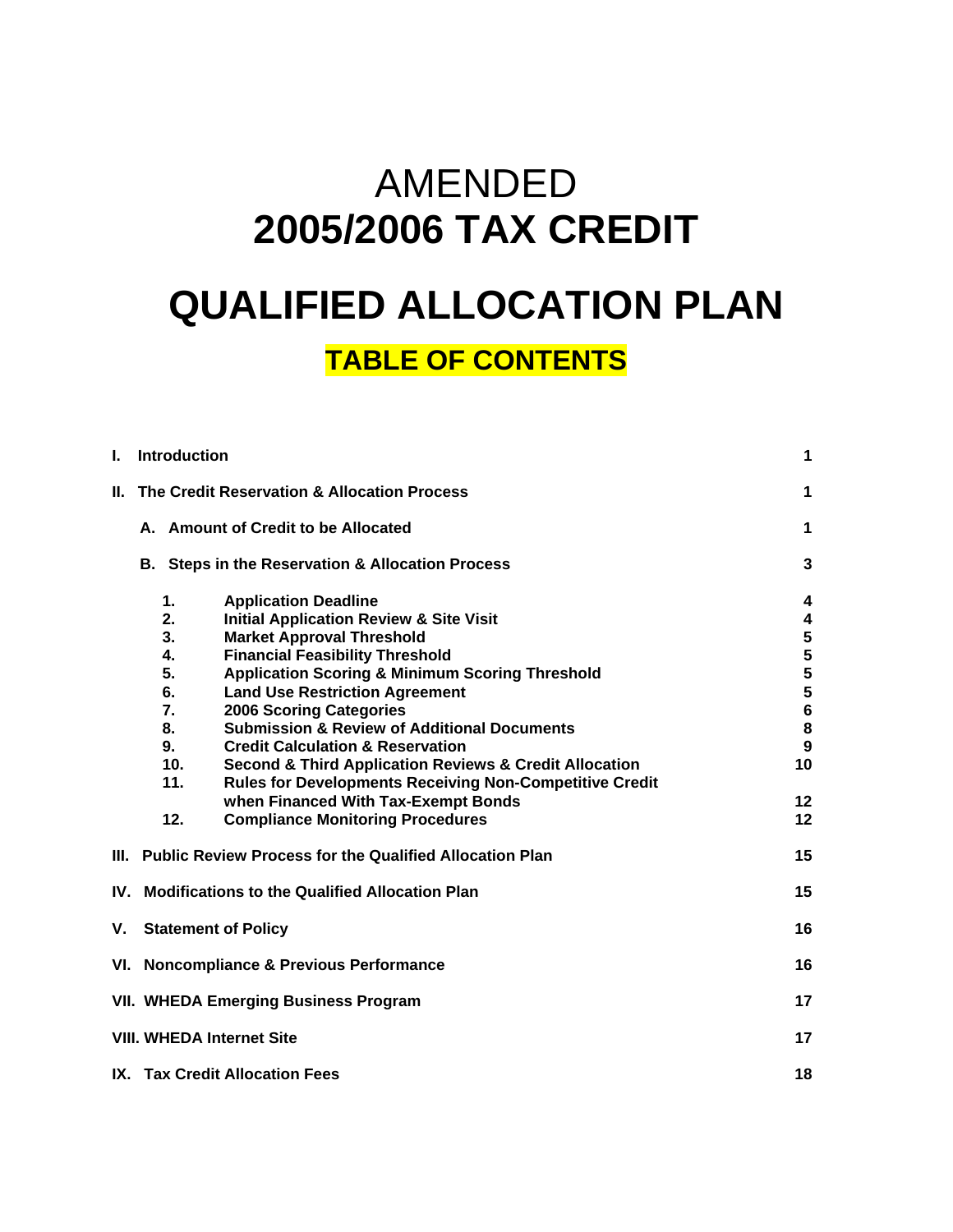### **I. INTRODUCTION**

Thank you for your interest in the Low Income Housing Tax Credit Program. The Governor has appointed the Wisconsin Housing and Economic Development Authority (WHEDA) to administer this program in Wisconsin. In accordance with Section 42 of the Internal Revenue Code (the "Code"), WHEDA has developed this Qualified Allocation Plan (the "Plan") to establish the criteria and process for the allocation of the housing tax Credit (the "Credit") to qualified rental housing developments in Wisconsin. WHEDA will implement this Plan following a public hearing, approval of the Plan by the WHEDA Board of Directors, and final approval of the Plan by the Governor. This Amended Plan shall govern calendar year 2006.

### **II. THE CREDIT RESERVATION & ALLOCATION PROCESS**

### **A. Amount of Credit to be Allocated**

The amount of annual Credit authority is based on \$1.85 per-capita derived from population estimates released by the Internal Revenue Service (the "IRS"). In calendar year 2005, WHEDA's per-capita Credit authority was **\$10,191,698**. A CPI adjustment was awarded to WHEDA for 2005 increasing the per-capita figure to \$1.85. 2006 per-capita Credit is yet to be determined. In addition to per-capita Credit, WHEDA may have returned Credit from previous Credit years to allocate. WHEDA may also elect not to allocate remaining Credit.

There will be one pool of Credit divided into five set-asides in 2006. These set-asides are General, Nonprofit, Preservation, Rural and Reserve. All set-asides are available at the opening of the application period. Because WHEDA intends to leverage this limited public resource to the furthest extent possible, the maximum Credit that will be awarded to any one development is **\$750,000**. Developments applying for additional Credit (in excess of the \$750,000 cap) in a subsequent year must compete with all other competitive applications submitted in the selected set-aside.

For **2006**, the set-aside percentages are:

- 1. **General Set-Aside. Thirty-five percent (35%)**, or approximately **\$3,567,094**, of the State housing per-capita Credit will be made available in the General Set-Aside.
- 2. **Nonprofit Set-Aside. Ten percent (10%)**, or approximately **\$1,019,170**, of the State housing Credit ceiling must be set aside for qualified nonprofit organizations that have an ownership interest in a Credit development. This Credit amount cannot be used for any other purpose and any unused Credit may be carried over at the end of the allocation year.

If nonprofit applications score insufficient points to qualify for Credit in the Nonprofit Set-Aside, they will be transferred to the General Set-Aside to compete there.

The nonprofit must be a "qualified nonprofit organization" as defined in Section 42 of the Code.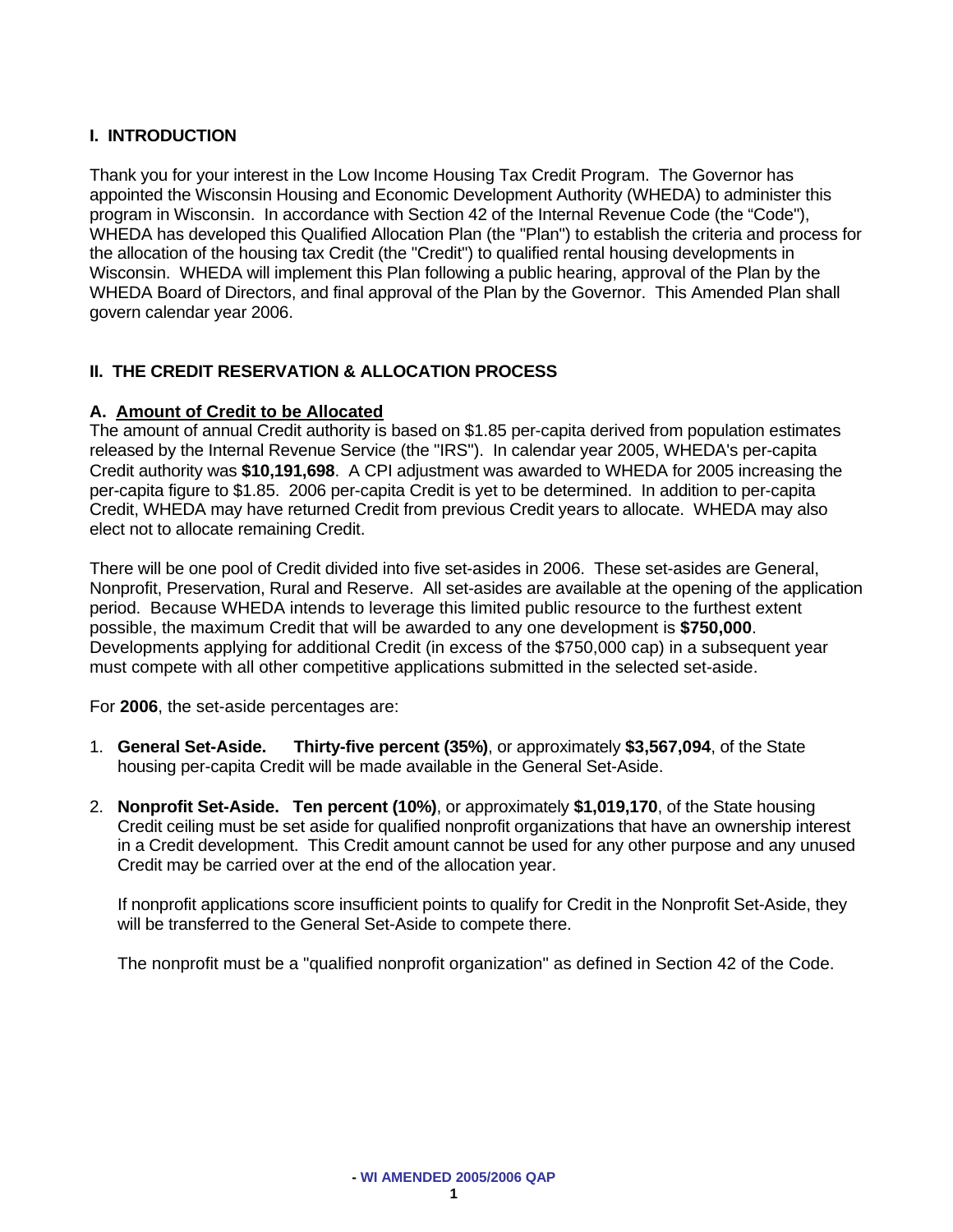3. **Preservation Set-Aside. Forty percent (40%)**, or approximately **\$4,076,679**, of the State housing per-capita Credit will be set aside for the preservation of qualifying housing units. Unused Credit remaining in the Preservation Set-Aside will be returned to the General Set-Aside.

Federally Assisted Housing Preservation includes low-income housing developments subsidized under the following or similar programs: Section 236, Section 221(d)(3) Below Market Rate (BMIR), Section 221(d)(3) Market Rate with Section 8 rental assistance, Section 8 project-based new construction, Section 202, Section 811, Section 221(d)(4), and Section 515- Rural Rental Housing Program, Rural Development, USDA and NAHASDA or other tribal subsidies.

### *Note: Any building with current mixed use must have a minimum of 50% of total square footage in residential use at the time of application to qualify in the Preservation Set-Aside.*

4. **Rural Set-Aside. Ten percent (10%)** or approximately **\$1,019,170** of the State housing per-capita Credit will be reserved for developments in qualified rural counties. Unused Credit remaining in the Rural Set-Aside will be returned to the General Set-Aside.

a. To qualify for the Rural Set-aside, a development must be in a location that is rural in character. The following criteria will be used by WHEDA in determining whether a site is rural in character or not: a) Population (generally less than 10,000), b) Location relative to other communities and the population of those communities, c) Commuting patterns and distances, d) Community economic base, and d) Community land use patterns. WHEDA will, upon request, evaluate sites in advance and advise applicants as to whether the proposed site is eligible for the Rural Set-aside. Any request for the evaluation should be directed to the Program Representative for the Low Income Housing Tax Credit Program, must be made in writing, and must be received on or before January15th, 2006.

- b. Applications for Rural Set-Aside Credit must be for developments consisting of 24 or fewer units.
- **5. Reserve Set-Aside. Five percent (5%)**, or approximately **\$509,585**, of the State housing per-capita Credit will be reserved for Credit fluctuations and contingencies.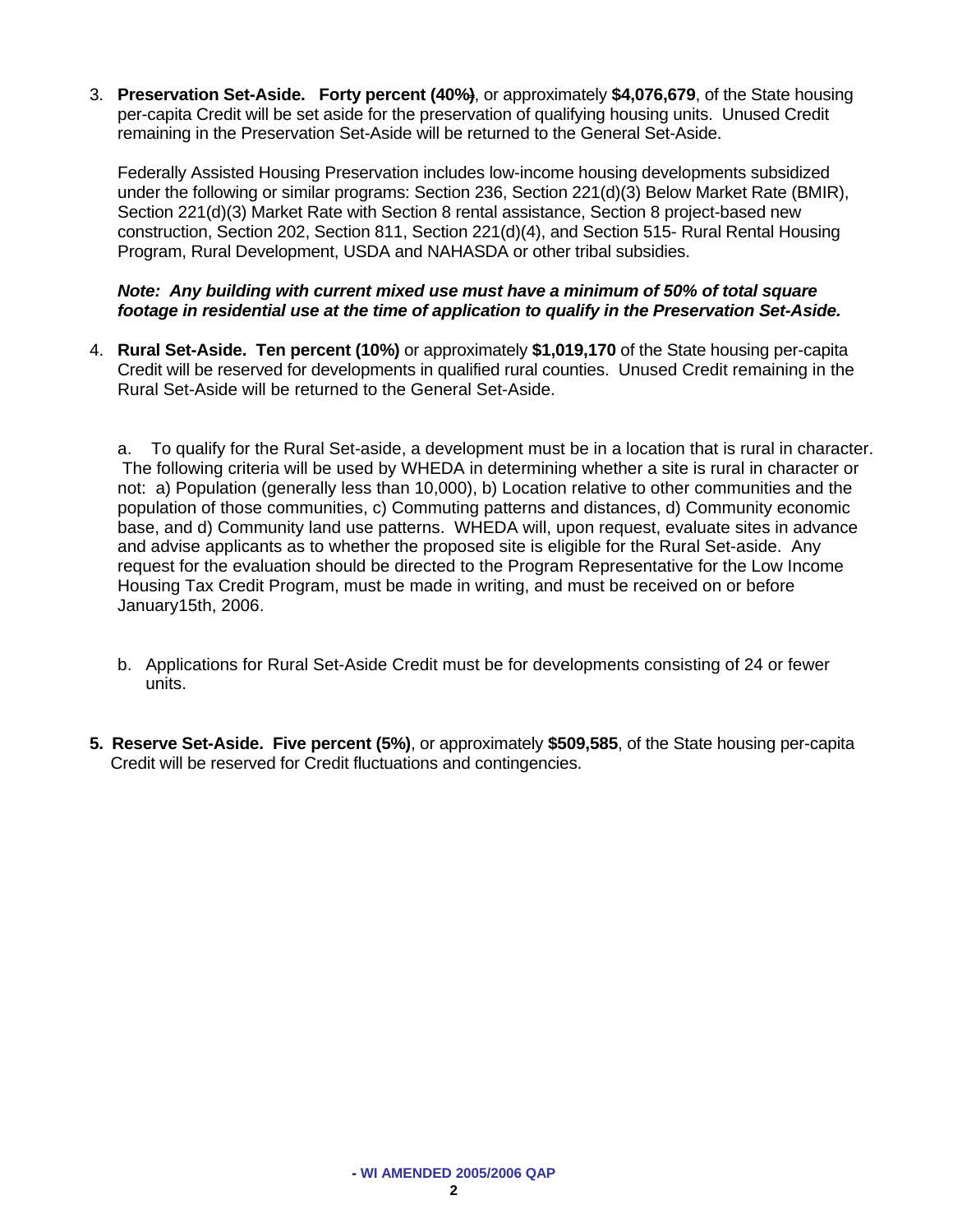### **B. Steps in the Reservation & Allocation Process for Competitive Credit**

| Step 1  | Tax Credit Application Submissions (see                    | January 20 - February 3, 2006        |
|---------|------------------------------------------------------------|--------------------------------------|
|         | www.wheda.com of LIHTC Online Application                  |                                      |
|         | (LOLA) and Paper Application Documentation.                |                                      |
|         |                                                            |                                      |
| Step 2  | WHEDA Initial Application Review, Site Visit,              | February 3 - March 17, 2006          |
|         | Financial Feasibility, Market Approval Review              |                                      |
|         |                                                            |                                      |
| Step 3  | <b>WHEDA Scoring</b>                                       | March 17 - April 14, 2006            |
|         |                                                            |                                      |
| Step 4  | <b>WHEDA Internet Publication of Preliminary Awards</b>    | Approx. April 14, 2006               |
|         | (see www.wheda.com)                                        |                                      |
|         |                                                            |                                      |
| Step 5  | Multifamily Application Fees Due (If Application Was       | Approx. April 28, 2006               |
|         | Submitted With Tax Credit Application)                     | (2 wks. after internet publication)  |
|         |                                                            |                                      |
| Step 6  | Submission & Review of Additional Paper                    | Due Approx. July 14, 2006            |
|         | Documents to Complete Application                          | (90 days after internet publication) |
|         |                                                            |                                      |
| Step 7  | <b>WHEDA Credit Calculation &amp; Reservation Issuance</b> | Approx. July 2006                    |
|         |                                                            |                                      |
| Step 8  | Submission of Second Review via LOLA and paper             | Due Approx. September 15, 2006       |
|         | Application. WHEDA Issuance of Carryover                   | (60 days after Reservation           |
|         | Agreement                                                  | issuance)                            |
|         |                                                            |                                      |
| Step 9  | 10% Test Deadline                                          | Due 30 days prior to the latter of:  |
|         | (see www.wheda.com for documentation)                      | Six months after Carryover           |
|         |                                                            | issuance or December 31, 2006        |
|         |                                                            |                                      |
| Step 10 | Begin construction                                         | July 31, 2007                        |
|         |                                                            |                                      |
| Step 11 | Submission of Third Review via LOLA and Paper              | Due within 180 days after placing in |
|         | Documentation (see www.wheda.com for                       | service                              |
|         | documentation)                                             |                                      |
|         | ⇓                                                          |                                      |
| Step 12 | WHEDA Issuance of 8609 Form(s) & mandatory 30-             | After approval of satisfactory third |
|         | year Land Use Restriction Agreement (LURA)                 | review documentation                 |
|         |                                                            |                                      |
| Step 13 | <b>WHEDA Ongoing Compliance Monitoring</b>                 | Post 8609 issuance for 30 years      |
|         | Procedures                                                 |                                      |
|         |                                                            |                                      |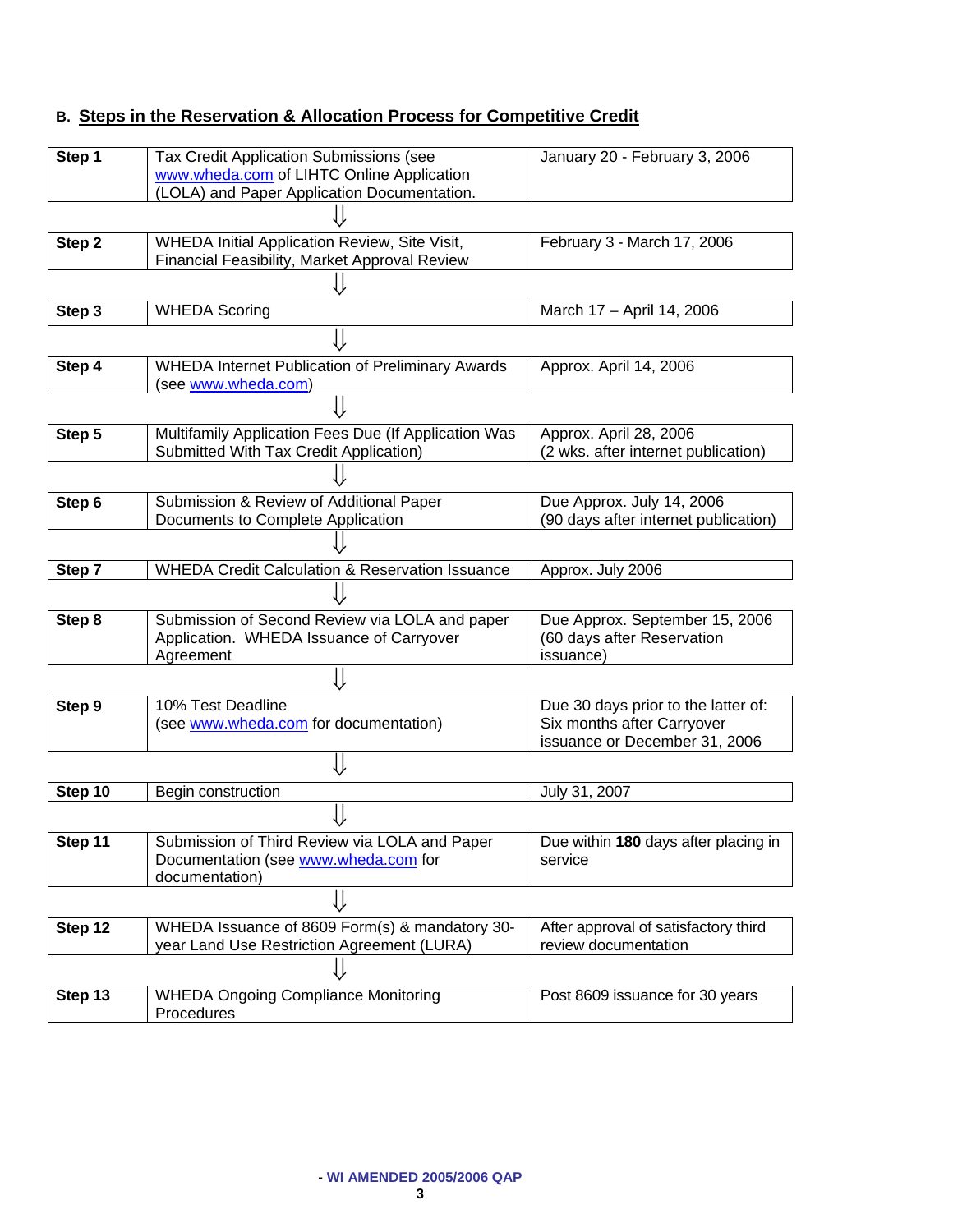### **1. Application Deadline**

WHEDA will prepare and make an application available to all interested applicants. The application will include a prescribed form and a list of required additional documentation. All initial and subsequent competitive and noncompetitive LIHTC applications must be submitted via WHEDA's On Line Application system (LOLA). A Delegated Administrator Agreement must be submitted to and processed by WHEDA to obtain access to LOLA WHEDA's LIHTC On Line Application. One paper copy of the application and required additional documentation must also be submitted to WHEDA. Completed paper applications must contain original signature(s) and the initial application must be accompanied by a check for the appropriate nonrefundable application fee(s). (See Section IX, Tax Credit Allocation Fees.)

WHEDA will accept competitive LIHTC applications for a two-week period beginning January 20, 2006. All competitive applications must be submitted via the LOLA System by 5:00 p.m. C.S.T. on February 3, 2006. The paper copy of the application, nonrefundable fee(s) and required additional documentation will be accepted by mail, postmarked NO LATER THAN February 3, 2006, or hand-delivery, received in WHEDA's Madison office by 5:00 p.m. C.S.T. February 3, 2006. WHEDA may accept applications after this period should WHEDA determine it has not received an adequate quantity of quality applications.

All initial noncompetitive LIHTC applications must be submitted via the LOLA System between January 2, 2006 and 5:00 p.m. C.S.T. on December 29, 2006. The paper copy of the application, nonrefundable fee(s) and required additional documentation must be submitted to WHEDA's Madison office between January 2, 2006 and December 29, 2006 (5:00 p.m. C.S.T. if hand-delivered).

WHEDA will charge fees at the time of issuance of the Reservation Agreement and again at Post-Reservation or Carryover Allocation (Tier One and Tier Two Agreements for noncompetitive applications.) Fees are detailed in Section IX, Tax Credit Allocation Fees.

### **2. Initial Application Review & Site Visit**

WHEDA will initially review all applications for completeness, including, but not limited to, the following:

- The application is complete with all additional documentation, including all threshold items. **See Application Submission Checklist accompanying the Application.**
- The development meets the basic occupancy and rent restrictions of Section 42 of the Code;
- The organization applying for the Credit will have an ownership interest in the development:
- If a nonprofit applicant is competing in the nonprofit set-aside, the nonprofit meets the "qualified nonprofit organization" requirements of the Code;
- The developments owned or operated by any member of the development team in the State of Wisconsin or any other state are in compliance with the Code and are operating in a manner acceptable to WHEDA;
- Environmental issues or administrative proceedings do not exist that would adversely affect the ability to timely proceed;
- The applicant is sufficiently ready to proceed based on site control; and
- Minimum requirements are met for RCAC and special needs developments, including service provider experience.

As required by the Code, WHEDA will also notify the appropriate official's office in the local jurisdiction of the proposed Credit development location and solicit comments. While Credit cannot be denied to a development based solely on such comment, WHEDA will consider this information, and in its sole discretion may utilize such comment in its decision-making process. WHEDA will evaluate all input received from the appropriate official(s) when deciding to award Credit to a particular development.

For applications deemed complete, a WHEDA representative will contact a member of the development team to discuss the proposed development, arrange a site/market visit, meet with representatives of the local municipality, and meet with representatives of the development team.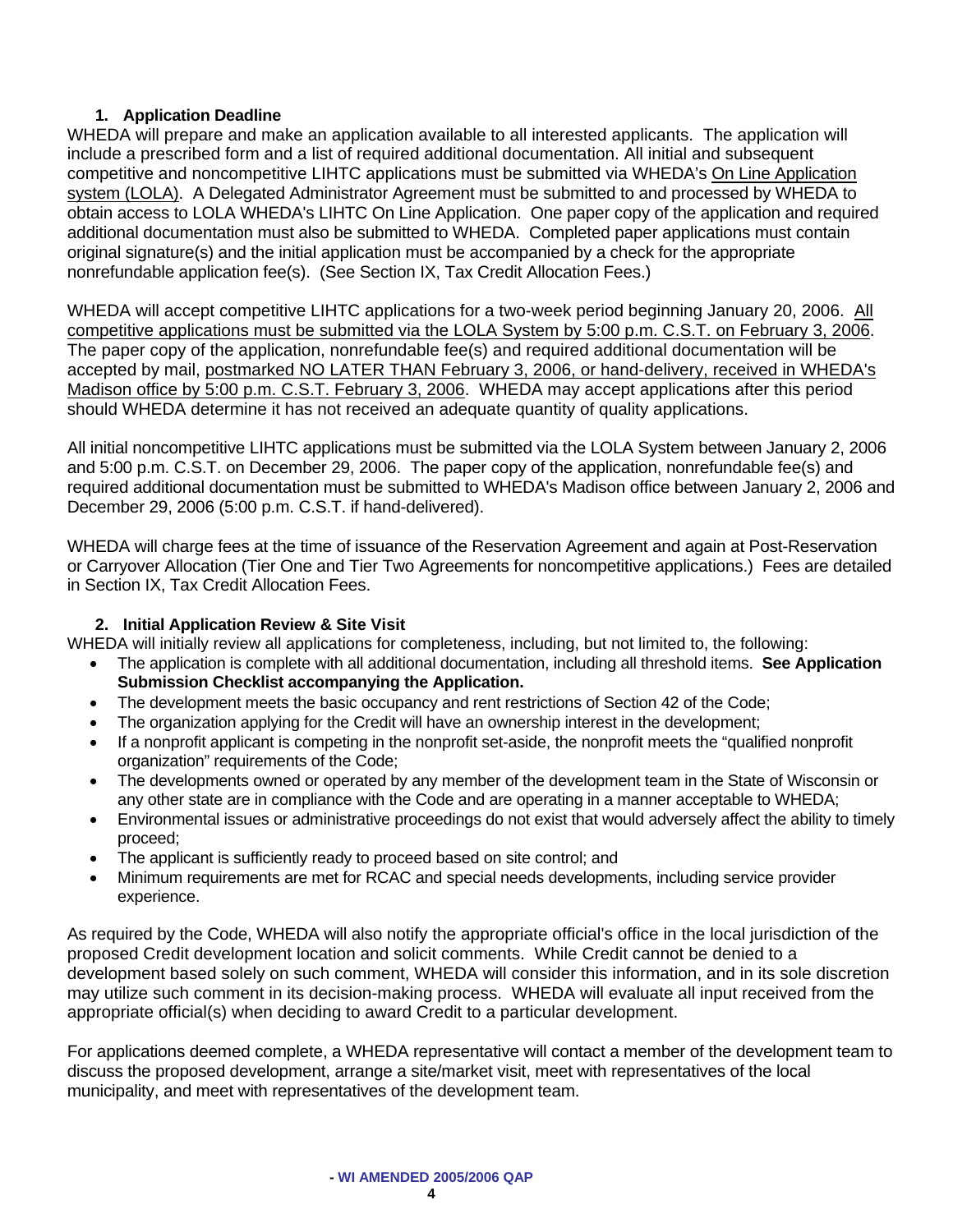### **3. Market Approval Threshold**

WHEDA requires that applicants submit with the application a completed small-project market study for developments with 24 or fewer units, or a completed large-project market study for developments with 25 or more units. All market studies must be prepared by a WHEDA-approved third-party market analyst.

WHEDA will evaluate the market strength of all complete applications. This is a threshold determination based on the small-project or large-project market study provided in the application, the market visit by the WHEDA representative, and other sources. Both the small-project and large-project market studies must adhere to the market study standards published on [www.wheda.com](http://www.wheda.com/). WHEDA may request additional information from the applicant during the market review process. All applications, including those financed with tax-exempt bonds (see section below regarding "Rules for Developments Receiving Non-Competitive Credit when Financed with Tax-Exempt Bonds"), must meet the market approval threshold as determined by WHEDA. WHEDA will make market decisions based on the application as submitted. WHEDA, at its option, may elect to contract its own third-party market study to evaluate information provided by the developer.

WHEDA reserves the right to reject applications at the Market Approval Threshold stage if, in its sole opinion, it believes that an insufficient market exists for the proposed development, or that the proposed development will have a significant impact on existing multifamily housing in the market.

### **4. Financial Feasibility Threshold**

WHEDA will evaluate the financial feasibility of all applications. This is a threshold item based on the information provided in the application. Feasibility is determined by taking into account a variety of factors including: projected operating expenses, replacement reserves, rents and other income, vacancy assumptions, debt service and expected equity proceeds.

WHEDA reserves the right to reject applications or reduce Credit requests /allocations at any stage of the allocation process per Section 42 requirements, based on financial infeasibility or excessive Credit request. WHEDA further reserves the right to reject applications which, in WHEDA's opinion, have inadequate or excessive development budgets.

Developments with HUD or Rural Development financing and/or project-based subsidies have special application submittal requirements that may impact feasibility. See the Application Submittal Checklist and Appendix O of the 2006 LIHTC application.

Acquisition-rehab proposals (except for adaptive reuse developments) must provide a Capital Needs Assessment report (CNA) of the subject property. The CNA must be completed by a WHEDA approved third-party CNA provider. A list of WHEDA-approved CNA providers can be found on [www.wheda.com](http://www.wheda.com/).

### **5. Application Scoring & Minimum Scoring Threshold**

Applications that are deemed complete and have passed the market approval, financial feasibility, and service provider threshold (See Self-Scoring Exhibit Category 7) are scored based on the criteria listed below. Applicants will self-score a portion of these criteria in the Application. However, WHEDA will make the final determination of the applicant's score.

### **6. Land Use Restriction Agreement (LURA)**

Owners of developments funded with **competitive** Low Income Housing Tax Credit will be required to enter into a Land Use Restriction Agreement (LURA) with WHEDA for a mandatory thirty-year period. No "opt-out" provision will be included.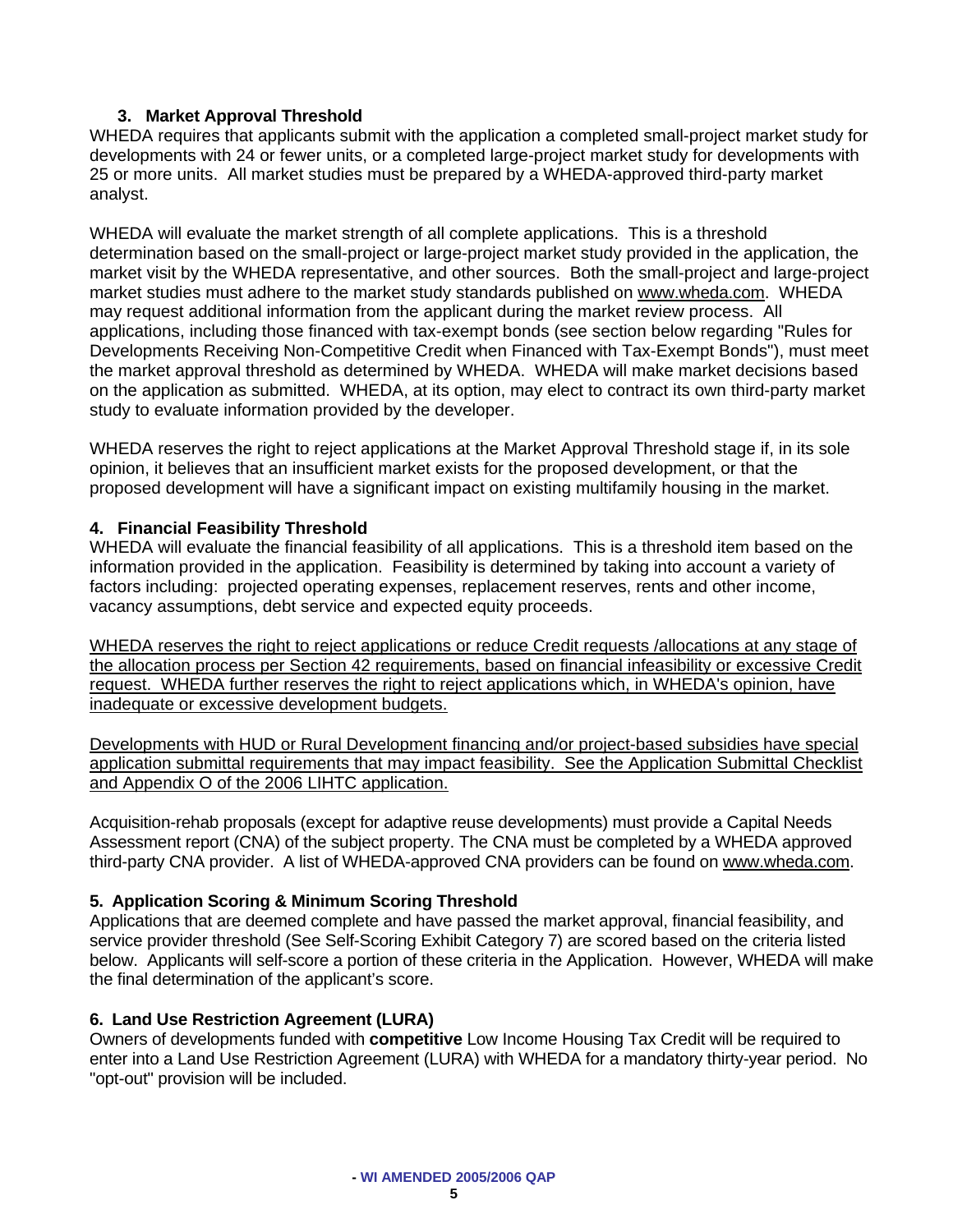### **7. 2005-2006 Scoring Categories: \*Note: Points for scattered site developments will be prorated at WHEDA's discretion\***

### *Location*

### Category 1. Lower-Income Areas **15 points** 15 points

 Developments within a qualified census tract and in which the development contributes to a community revitalization or redevelopment plan. Developments on Federally designated tribal land.

### **Category 2. Location 40 points**

 Developments in infill locations or demonstrating linkages with services, transportation and employment located in the surrounding neighborhood/community. Corroborating information must be provided with the application.

### *Local Support*

### **Category 3. Local Support 27 points**

 Developments demonstrating community support of elected officials and other leaders or housing related neighborhood groups. Additional consideration is given for indirect financial support.

### *Resident Profile*

### **Category 4. Mixed-Income Incentive 35 points**

Mixed-income developments will be awarded points.

### **Category 5. Serves Large Families (3-bedroom or larger units) 12 points**

Developments in which a minimum of 10% of the total units include three or more bedrooms.

### **Category 6. Serves Lowest-Income Residents 45 points**

The Plan gives priority to developments that serve the lowest-income residents when qualifying tax credit units are set aside for households with incomes and rents at or below the 50% County Median Income level required for Credit developments. Units serving the lowest-income residents shall be of comparable quality to other units in the development. The Owner will be required to maintain the stated set-aside through a Land Use Restriction Agreement (LURA). Applications in the Preservation Set-Aside are no longer eligible to score points in this category.

### **Category 7. Resident Populations with Special Needs 20 points**

Developments that provide units intended for immediate occupancy by residents with identified special needs including frail elderly in an RCAC facility. The applicant must document the experience of the service provider in the type of housing or service delivery proposed.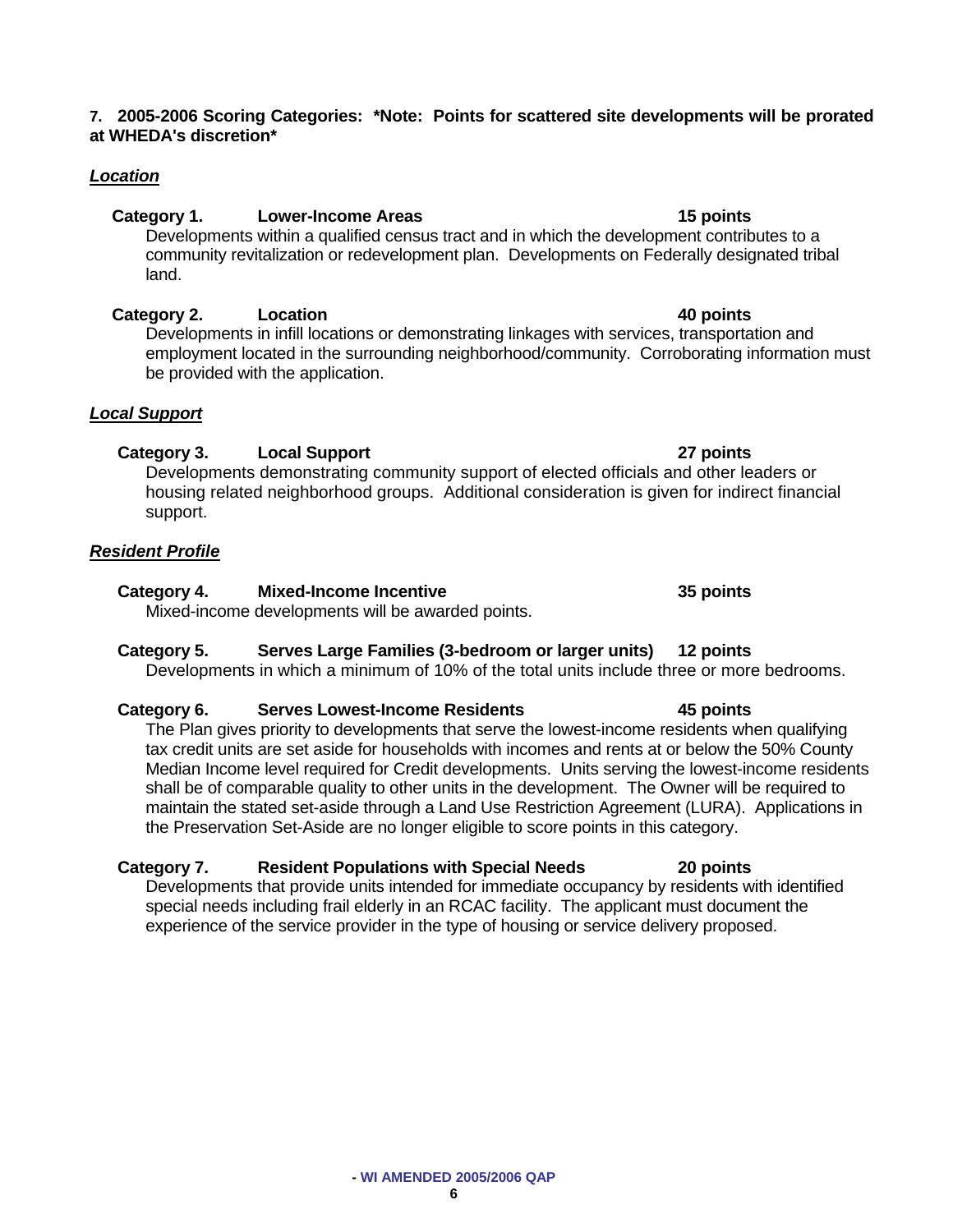### *Building Size & Characteristics*

### **Category 8. Small Developments 24 points**

WHEDA will award 24 points to developments with 24 or fewer units.

### **Category 9. Market Appeal 36 points**

Developments offering amenities that enhance market appeal and promote long-term development viability.

### **Category 10. Accessible Design 20 points**

Developments offering architectural features that increase accessibility will broaden the market for many units. An architect must specify and certify all items. The applicant must attach the specifications and certification to the application.

### *Financial Participation*

### **Category 11. Financial Participation 40 points**

Developments that have financial participation, supported by a written conditional financial commitment, from one or more of the following sources for permanent (not construction) financing:

- (a) Tribal, federal, state, county or city governments;
- (b) Public housing authorities;
- (c) FHLB;
- (d) Tax-exempt bonding authorities;
- (e) Unaffiliated public or private foundations;
- (f) Unaffiliated nonprofits; and
- (g) Federal/State historic Credit.

Financial participation, in the form of a loan, must be at a rate equal to, or less than, the Long Term Applicable Federal Rate (compounded annually) plus 25 basis points. Origination fee may not exceed 2.5%.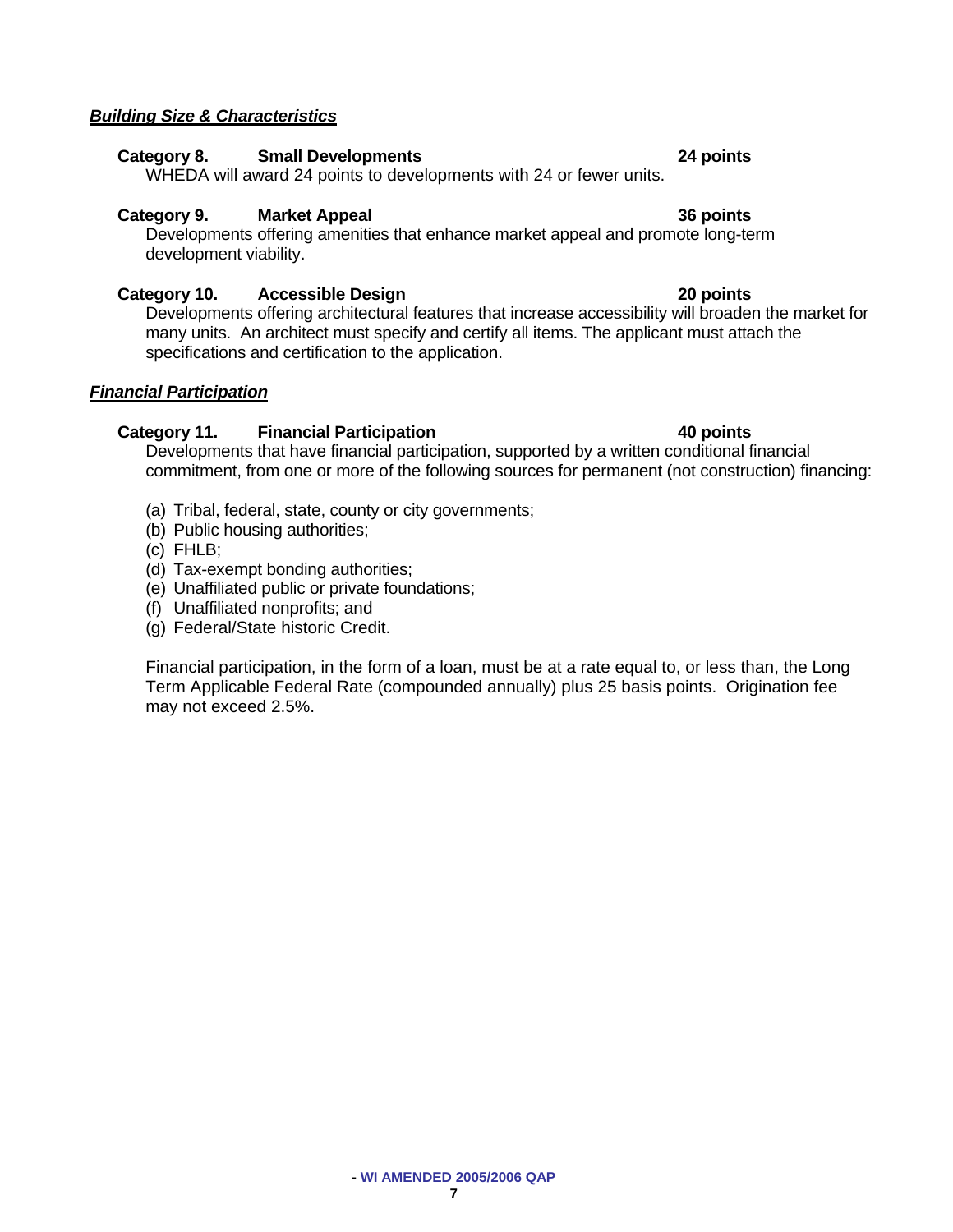### **Category 12. Owner Characteristics 6 points**

 (a) Developments where the controlling entity (managing member or general partner) is at least 51% owned and at least 51% controlled by minority group members or tribal governments (for a listing of minorities, navigate to page 2 of the "Minority Business Enterprise Certification Manual" via the link found at this web address <http://www.commerce.state.wi.us/bd/MT-FAX-0910.html>)

 (b) The controlling entity (managing member or general partner) is at least 51% owned and controlled by a local tax-exempt organization (including local governments, public housing authorities, Indian housing authorities and tribally designated housing entities) with documented previous experience in the development and/or operation of housing similar to that proposed in the application; OR

(c) Developments intended for eventual low-income resident ownership.

### **Category 13. Development Team 60 points**

Development team (Developer, Management Agent, and Consultant) will be evaluated based on past performance and previous Credit program participation.

### *Readiness*

### **Category 14. Readiness to Proceed 15 points**

Developments with permissive zoning in place, including any conditional use permit or other acceptable zoning.

### **TOTAL POINTS: 395 points**

WHEDA calculates the score for each application and then determines which applications meet or exceed a minimum established scoring threshold. These are then ranked. First priority is given to reasonable requests for additional Credit for developments that received Credit in the previous application year. Remaining applications that meet or exceed the minimum scoring threshold are then ranked by score. Ranking results are published on WHEDA's website (www.wheda.com). WHEDA recognizes that its decisions, or other events beyond the developer's control, may affect the development and potentially change its score. *WHEDA, at its discretion, may allow changes in scoring. Whether the development receives Credit in such a circumstance will depend on its new score and ranking within its respective set-aside category.* 

**WHEDA requires a minimum threshold point score for all applications of 130**.

### **8. Submission & Review of Additional Documents**

The highest-ranking applicants within each set-aside and for which Credit is deemed likely to be available are able to continue in the process. Additional required application materials must be submitted to WHEDA within **90 days** of the awards/rankings announcement on www.wheda.com. Failure to meet all threshold requirements within the 90-day period **will render applications ineligible for further evaluation**.

At its sole discretion, WHEDA may approve a written request for an extension. See Section IX, Tax Credit Allocation Fees. In the event an application is unable to proceed in the Credit process, the next highest-ranked scored application that meets or exceeds the minimum scoring threshold will continue in the process.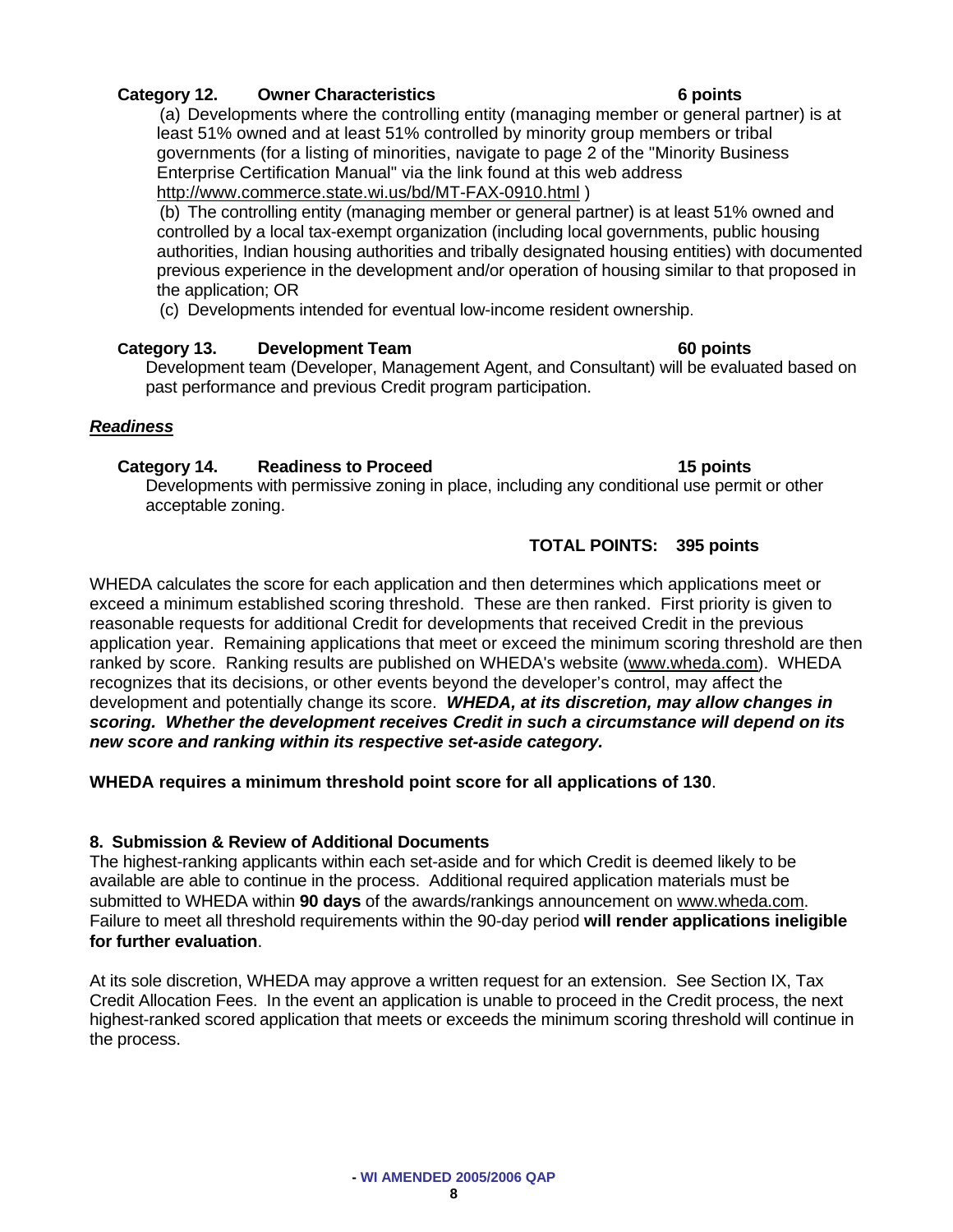### **9. Credit Calculation & Reservation**

### **a. Credit Calculation:**

WHEDA will reserve the calculated Credit amount after the development has received market approval, received financial feasibility approval, achieved sufficient scoring rank, and has satisfactorily submitted all requested additional documentation. WHEDA determines the amount of Credit reserved through information received and the amount requested in the application. The actual reservation amount may not equal the dollar amount requested in the application. The Code requires that WHEDA determine that *"the housing Credit dollar amount allocated to the development does not exceed the amount the housing Credit agency determines is necessary for the financial feasibility of the development and its viability as a qualified low-income housing project throughout the Credit period."* In making this determination, WHEDA will consider the following:

- The sources and uses of funds and the total financing planned for the development;
- Any proceeds or receipts expected to be generated by tax benefits;
- Percentage of the housing Credit dollar amount used for development costs other than the cost of intermediaries;
- The reasonableness of operating expenses, rent and vacancy assumptions, and proposed debt service coverage, the development and operational costs of the proposed development; and
- An analysis of the appropriate Credit amount based on an "equity gap" model.

The Code allows the possibility of receiving a Credit reservation equal to 130 percent of qualified expenditures. The increased basis is allowed in areas defined by HUD as "qualified census tracts" ("QCT") or "difficult development areas" ("DDA"). There are no HUD-designated DDA's in Wisconsin. Applicants may request the higher basis, but WHEDA reserves the right to determine the Credit allocation amount required for feasible development. A map of the census tract showing the project location must be submitted with the application for Credit. See Appendix F of the 2006 LIHTC Application for a list of qualified census tracts.

Credit may be awarded to that portion of a building used as a community service facility not in excess of 10% of the total eligible basis, if the building is located within a qualified census tract. "Community service facility" may include childcare, workforce development, healthcare, etc., and must be designed primarily to serve individuals whose income is 60% or less of area median income.

Under certain circumstances described in the Code, buildings financed under the Native American Housing Assistance and Self-determination Act of 1996 (NAHASDA) are eligible for the 9% Credit.

Developments receiving assistance under the HOME Investment Partnerships Act are considered Federally subsidized unless certain rent requirements are met for a portion of the residential rental units in each building and those units are occupied by income-eligible households. These requirements and restrictions may conflict with eligibility for HOME funds under rules promulgated by the State of Wisconsin and may affect the ability of a development to use 9% credits and/or receive the "high cost" increase in basis. HOME grants are subtracted from eligible basis. Please consult with a competent professional as to the interplay of these rules and their impact on tax credits.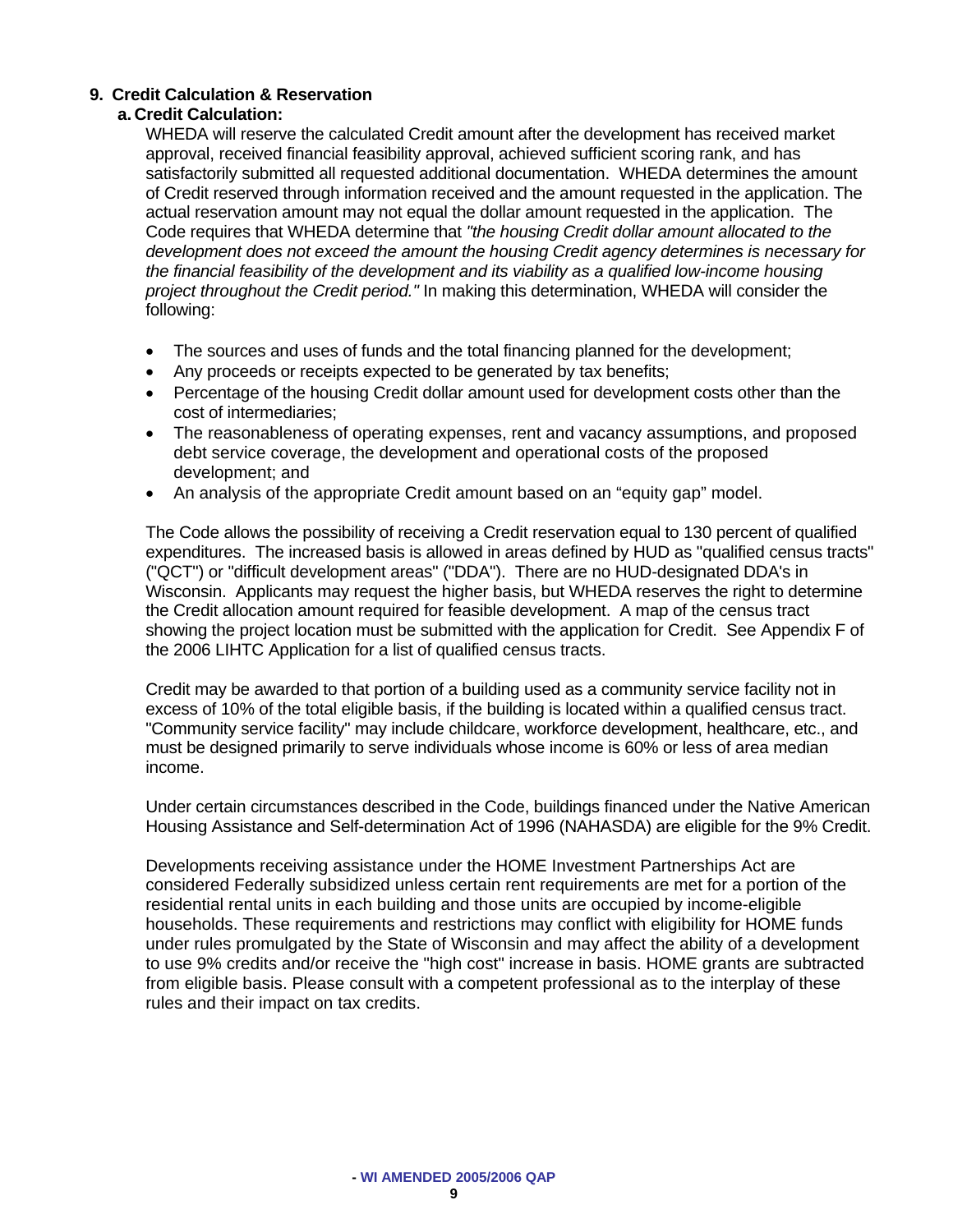### **b. Reservation of Credit**

WHEDA will issue a letter reserving the determined Credit amount to qualifying applicants. An applicant may not transfer Credit to another development or another development site. **WHEDA will not allow changes to the development that affect scoring after the reservation letter has been issued without its written approval. All developments receiving a reservation of Credit will be required to erect a WHEDA construction sign meeting specifications outlined in Appendix S of the 2006 LIHTC Application.** 

### **10. Second & Third Application Reviews & Credit Allocation**

Federal law requires that WHEDA evaluate the application three times: a) at initial application; b) at carryover allocation/post-reservation application; and c) at the time the building(s) is (are) placed in service. On each occasion, the applicant must submit a complete Credit application via LOLA and in paper form including a financial feasibility threshold test and certify to all Federal, State, and local subsidies expected to be available to the development. The process requires that applicants provide detailed and accurate information concerning all development costs at each evaluation. Applicants with Reservations will be subject to cancellation of the Reservation if they are unable to provide WHEDA with satisfactory evidence of progress toward timely completion of the proposed development, or if there are significant changes to the proposed development from the approved application.

**The second review** is due from the applicant no later than **60** days after the date of the Reservation issuance. Provided the second evaluation is in order, WHEDA will issue either a Carryover Agreement or a Post-Reservation letter at the time of completion of the second evaluation. Developments eligible for 2006 Credit must be placed in service during the calendar year 2006 - **OR** – apply for a Carryover Agreement prior to December 1, 2006. WHEDA must **receive** the fully executed Carryover Agreement on or before December 29, 2006.

A valid Carryover Allocation Agreement requires that the taxpayer incur costs that exceed 10% of the taxpayer's "reasonably expected basis" or total development cost by the later of: a) December 31, 2006 or b) six months after the date the carryover allocation is issued. The owner must submit a third-party accountant's review certifying that the required 10% expenditure has occurred, or is likely to occur as of either a) or b), above. WHEDA requires a breakdown of expenditures as well as proof of expenditure by the specified deadline. Developments eligible for 2006 Credit must meet the specified requirements by the applicable date in 2006.

**Developments receiving Carryover Allocations must begin construction by July 31st of the calendar year following the year in which Credits were first allocated. The Carryover Agreement will be void unless an extension has been approved by WHEDA and an extension fee has been received prior to July 31st. If the Owner does not comply with this requirement, WHEDA reserves the right to revoke the Credit allocation.**

**The third and final review** is conducted after the development has been placed in service. WHEDA will again review financial feasibility, revised costs and the equity requirement based on information provided by the applicant in a third updated application to determine the appropriate amount of Credit to be allocated. At the third application, the Owner is required to submit an ACH (Automated Clearing House) form. The Owner must certify that the management agent identified on the initial application will continue to manage the property. Submission of a third application for final allocation must be made within 180 days of the placed-inservice date or an extension must be requested.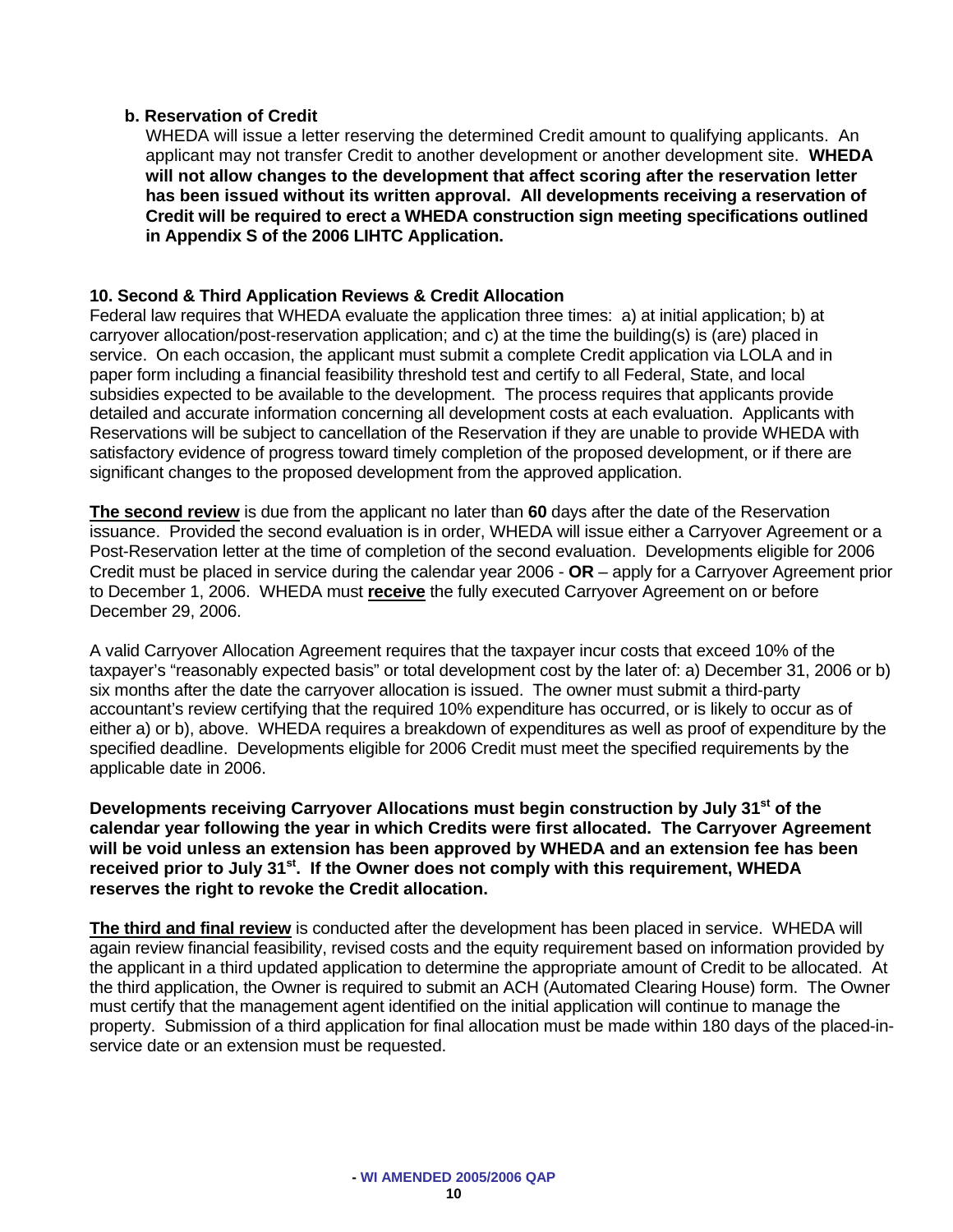A final allocation of Credit cannot be made until the development building(s) has/have been placed in service and the owner has provided a third-party cost certification to actual development costs. Awarding of the actual Credit will be contingent upon:

- Developer's ability to meet its proposed time schedule;
- Approved occupancy permit(s) for new construction and adaptive re-use developments;
- Architect's certification of substantial completion for new construction, adaptive re-use and substantial rehabilitation developments;
- One Allocation Certification Request ("ACR") form for each building, Credit percentage and allocation of Credit, originally signed by Owner stating the development is in compliance with Section 42 of the Code and will remain in compliance for the Credit period specified in the Code. In addition, this ACR will certify that the management agent identified on the initial application will continue to manage the property;
- An Owner/Taxpayer-certified current rent roll;
- Updated title commitment, or final title policy containing and accurate final legal description of the property;
- Tax parcel identification number(s) for the development;
- Third-party cost certifications (for those developments of 10 units or less, a cost review is required; for developments consisting of 11 units or more, an audited third-party cost certification must be submitted);
- Completion by the applicant of all required agreements, including certification of all Federal, State, and local subsidies that apply; reporting and record keeping requirements; nondiscrimination regulations and any special conditions imposed by WHEDA or the U.S. Department of Treasury;
- Execution of a Land Use Restriction Agreement (LURA) mandated under Section 42 of the Code that commits to extend use for low-income housing for a **mandatory thirty-year period with no "opt-out" provision for developments funded with competitive Low Income Housing Tax Credits**;
- One exterior photograph for each building of the completed development;
- ACH form if one is not currently on file with WHEDA;
- Energy-efficiency documentation required in Appendix M of the 2006 LIHTC application;
- If there has been a change in Owner entity since the "Carryover Allocation" letter, include a photocopy of the original signed and dated organizational documents filed with the Wisconsin Department of Financial Institutions; change the Owner information on the application for Credit and note the correct Federal Identification number on the application for Credit; and
- Submission of any other documents WHEDA may require to carry out the requirements of the application, the Qualified Allocation Plan for the State of Wisconsin, or IRS regulations.

The above requirements must be submitted in an acceptable form to WHEDA. WHEDA will then allocate Credit and send a completed photocopy of IRS Form(s) 8609 to the owner. WHEDA will forward the **original** Form(s) 8609 to the IRS. **WHEDA will assess fees for the re-issuance of 8609 form(s) at the Owner's request for non-WHEDA errors. This fee must be paid in full prior to WHEDA mailing or faxing the revised/corrected 8609 forms to the Owner.** 

**If WHEDA at any time has reason to believe that the development: 1) will not be placed in service in a timely fashion; 2) fails to comply with the requirements for a carryover allocation; 3) is not in compliance with Section 42 of the Code; or 4) that the application contains misrepresentations, WHEDA may revoke the Credit allocation.**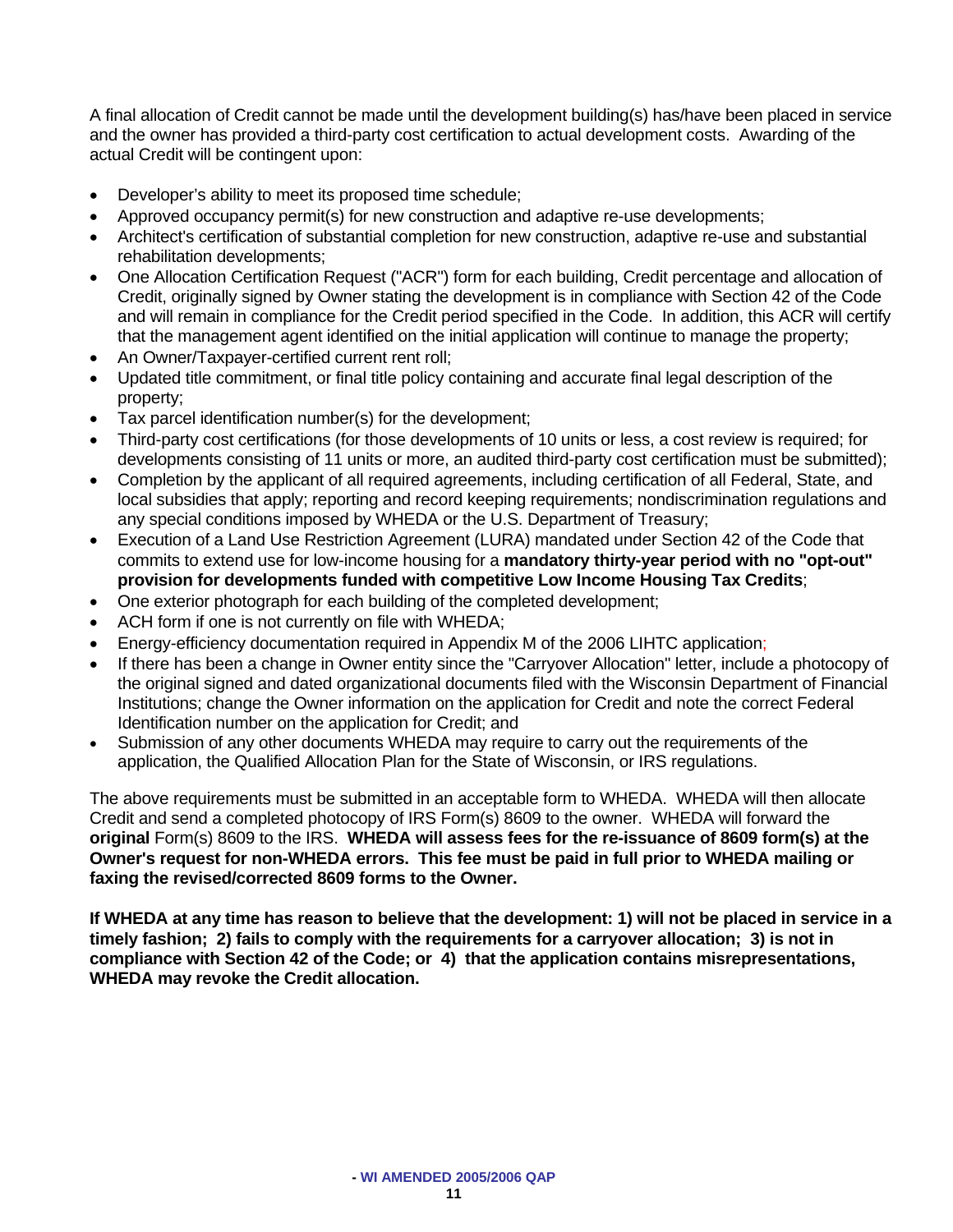### **11. Rules for Developments Receiving Non-Competitive Credit when Financed with Tax-Exempt Bonds**

Applicants applying for Credit for a development financed by WHEDA or locally issued tax-exempt bonds must follow a two-tier application process.

Applicants must submit the first application prior to commencing construction of the development. WHEDA will review the application to confirm that the development meets the requirements of the Plan, including a determination that the application meets both the market threshold, financial feasibility threshold, and minimum-scoring threshold. Developments may rely on the Plan and form of application in effect for the year in which they make their first application. In its review of the first application, WHEDA also confirms that 50% or more of the aggregate basis of building(s) and land is being financed with taxexempt bonds. **Since all tax Credit applications must meet the market threshold, financial feasibility threshold, and minimum-scoring threshold, developers are encouraged to make the first application for Credit as early in the development process as possible.** 

Applicants submit the second application at the time of request for Credit allocation (assignment of the building identification numbers ["BINs"] and Form 8609). In addition to the approval of the first and second tax Credit applications, Applicants must meet the following requirements to qualify for the final allocation of Credit:

- The governmental unit that issues the bonds must make a determination of allowable Credit under rules similar to those required in Section 42(m)(2)(A)&(B), and will be required to provide an affidavit in a form acceptable to WHEDA that it has made this determination.
- If there has been a change in Owner entity since the "Tier One" letter, include a photocopy of the original signed and dated organizational documents filed with the Wisconsin Department of Financial Institutions; change the Owner information on the application for Credit and note the correct Federal Identification number on the application for Credit.
- Applicants must submit evidence of applicable tax Credit percentage election in accordance with Section 42(b)(2). If no such election is submitted, WHEDA will issue an allocation based on the appropriate percentage prescribed by the law.
- Submit all items required for "The third and final review" in Section 10 above.

WHEDA will charge an application fee and additional review fees for all tax-exempt bond financed developments. See Section IX, Tax Credit Allocation Fees.

### **12. Compliance Monitoring Procedures**

The Code requires housing Credit agencies to monitor all Credit developments to determine whether they are complying with the requirements of the Credit program. The monitoring requirement applies to all buildings placed in service for which the Credit is, or has been, allowable at any time. WHEDA's internal monitoring process is outlined in the Tax Credit Program Compliance Monitoring Manual, which is provided on the Internet at [www.wheda.com.](http://www.wheda.com/)

Once the Form(s) 8609 is (are) issued, WHEDA will only allow changes to the development affecting the selection criteria on which the allocation of Credit was awarded upon satisfactory evidence that the change is necessary for the ongoing financial viability of the development. WHEDA will consider no change within the first three years of the Credit period.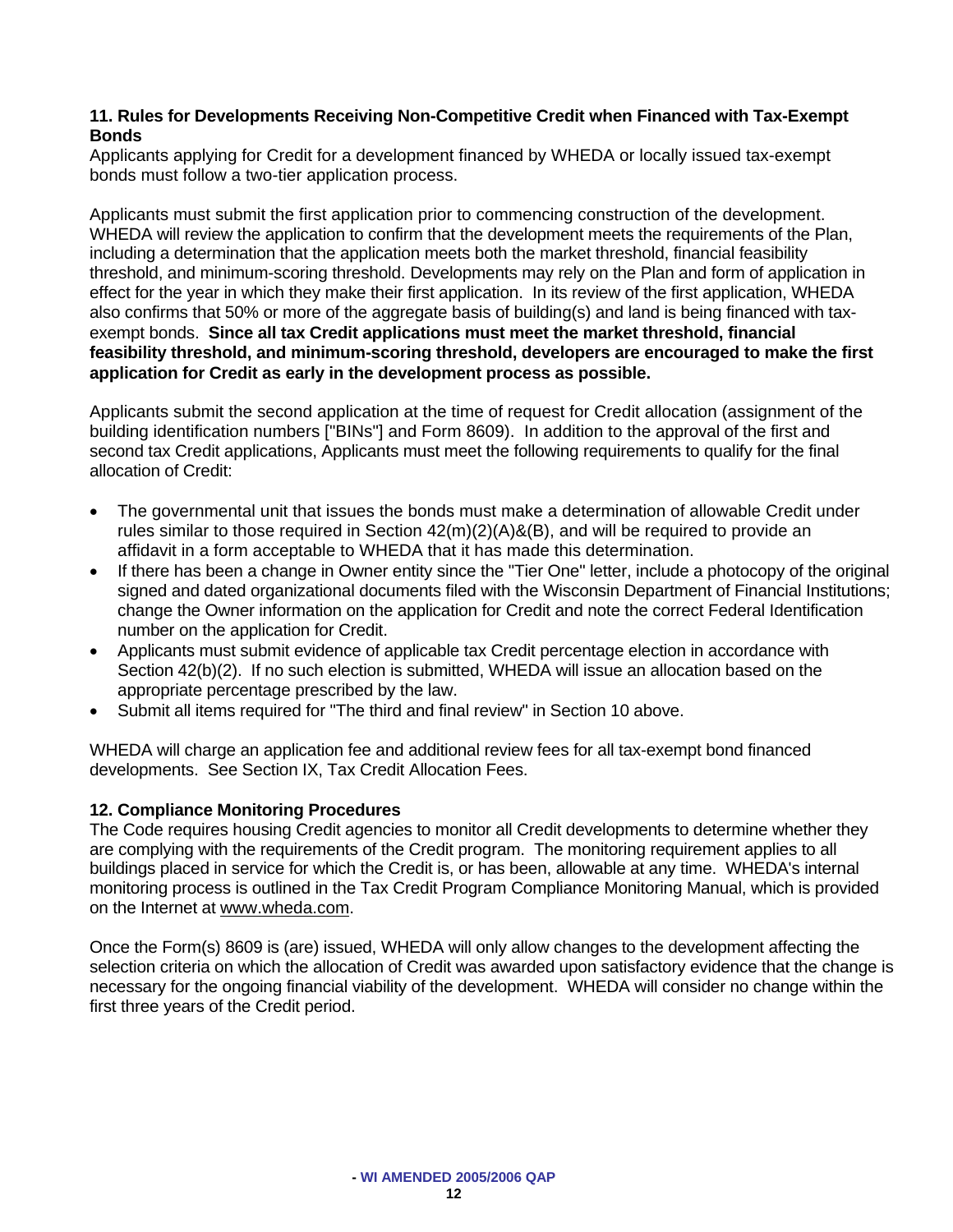All Credit developments are required to comply with the following regulations: The owner of a Credit development must keep records for each qualified building that show for *each year* in the compliance period:

- a. The owner of a Credit development must certify annually to WHEDA under penalty of perjury, on forms and in a manner prescribed by WHEDA, that:
	- $\triangleright$  The development meets the minimum set-aside test applicable to the development;
	- $\triangleright$  The owner has received an annual Resident Income Certification from each qualifying resident and documentation to support that certification;
	- $\triangleright$  Each qualifying unit in the development is rent restricted under Section 42(g)(2) of the Code;
	- $\triangleright$  All units in the development are for use by the general public (as defined in §1.42-9), including the requirement that no finding of discrimination under the Fair Housing Act, 42 U.S.C. 3601- 3619, occurred for the development. A finding of discrimination includes an adverse final decision by the Secretary of the Department of Housing and Urban Development (HUD), 24 CFR 180.680, an adverse final decision by a substantially equivalent State or local fair housing agency, 42 U.S.C. 3616a(a)(1), or an adverse judgement from a Federal court;
	- $\triangleright$  The buildings and each residential unit in the development are suitable for occupancy (taking into account applicable health, safety, accessibility, building codes and regulations or other habitability standards), and the government unit responsible for making health, safety, or building code inspections did not issue a violation report for any building or residential unit in the development;
	- $\triangleright$  Either there has been no change in the eligible basis as defined in Section 42(d) of any building, or there has been a change, and the nature of the change, including any new Federal funds received;
	- $\triangleright$  All resident facilities included in the eligible basis under Section 42(d) of the Code of any building in the development, such as swimming pools, other recreational facilities, parking areas, washer/dryer hookups, and appliances, are provided on a comparable basis without a separate fee to all residents in the buildings;
	- $\triangleright$  If a qualifying unit in the development becomes vacant during the year, reasonable attempts are made to rent that unit to residents having a qualifying income and while the unit is vacant, no units of comparable or smaller size are rented to residents not having a qualifying income;
	- $\triangleright$  If the income of residents of qualifying units increases above the limit allowed in Section  $42<sub>(g)</sub>(2)<sub>(i)</sub>$ (ii), the next available unit of comparable or smaller size in the project will be rented to residents having a qualifying income;
	- $\triangleright$  Either there has been no change in the applicable fraction as defined in Section 42 (c)(1)(B), or there has been a change, and the nature of the change;
	- $\triangleright$  The development complies with the requirements or special provisions on which the allocation was based as outlined in the allocation documents, including, but not limited to, special setasides and the requirement under Section  $42(h)(6)(B)(iv)$  that an owner cannot refuse to lease a unit in the project to an applicant because the applicant holds a voucher or certificate of eligibility under Section 8 of the United States Housing Act of 1927, 42 U.S.C. 1437s (for buildings subject to Section 13142(b)(4) of the Omnibus budget Reconciliation Act of 1993, 107 Stat. 312, 438-439);
	- $\triangleright$  All qualifying units in the project are used on a nontransient basis (except for transitional housing for the homeless provided under Section 42 (i)(3)(B)(iii) or single-room-occupancy units rented on a month-by-month basis under Section 42(i)(3)(B)(iv) of the Code);
	- $\triangleright$  The development complies with the requirements for all Federal or state housing programs (e.g.) RHS assistance, HOME assistance, Section 8, FHA, tax-exempt financing or other programs), as applicable.
	- $\triangleright$  If the owner received its Credit allocation from the portion of the State ceiling set-aside for a development involving "qualified non-profit organizations" under Section 42(h)(5) of the Code, the nonprofit entity materially participates in the operation of the development within the meaning of Section 469(h) of the Code, as applicable;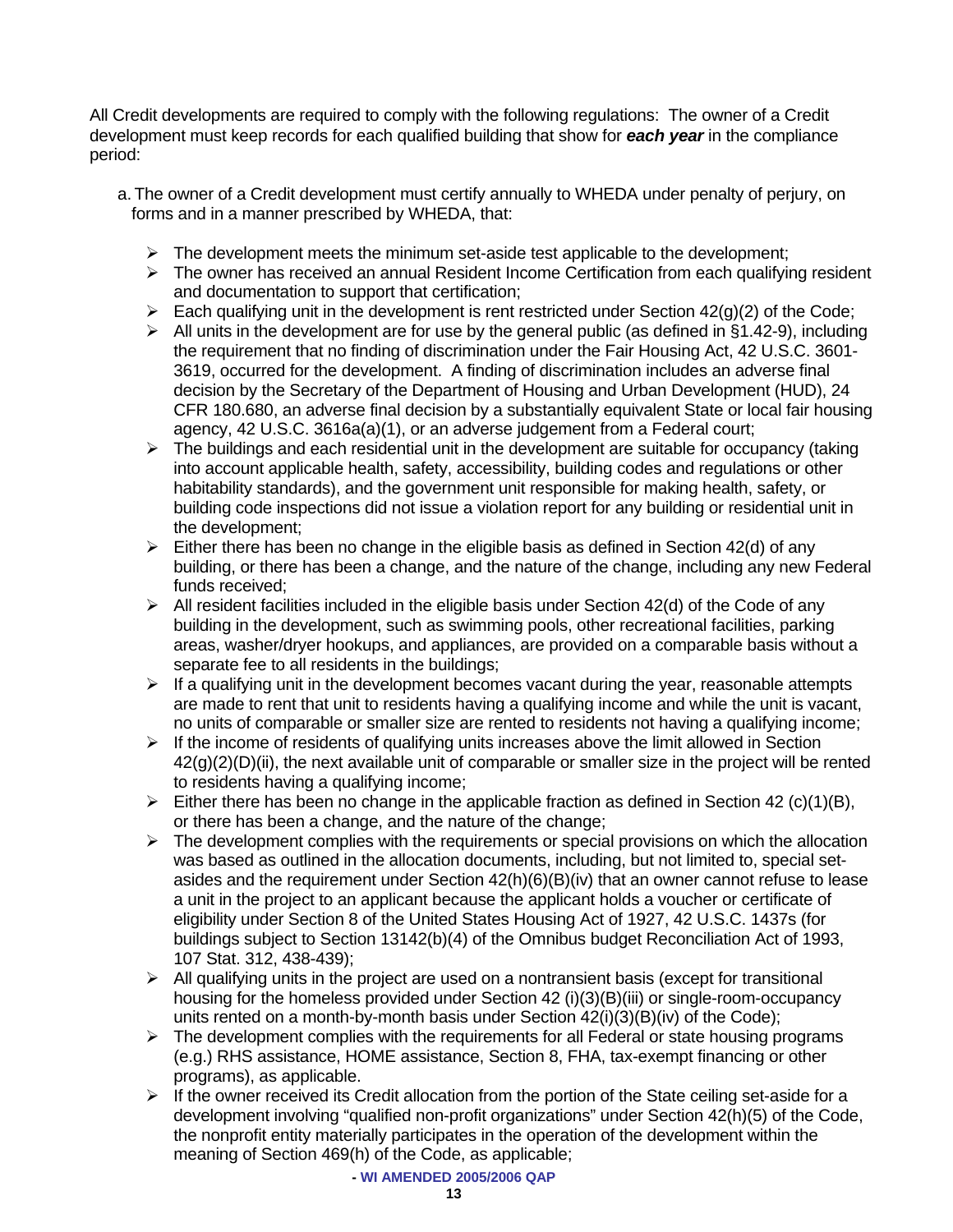- $\triangleright$  The development is otherwise in compliance with the Code, including any Treasury Regulations, the applicable State Allocation Plan, and all other applicable laws, rules and regulations;
- $\triangleright$  There has been no change in the ownership or management of the project or any such changes have been reported to the State Monitoring Agency; and,
- $\triangleright$  The applicable fraction as reported to the IRS for each building in the development at the close of the most recent tax year.
- b. WHEDA requires that an owner of a Credit development submit to WHEDA during the compliance period, at times and in a manner prescribed by WHEDA, which may include transmission via e-mail or through a website, the following information:
	- $\triangleright$  The Form 100 owner's certification as described in Section (a) above;
	- $\triangleright$  Unit event information including data as described in Section (a);
	- ¾ Utility documentation as required by the Code of Federal Regulations (26 CFR §1.42-10) and described in WHEDA's Tax Credit Program Compliance Monitoring Manual;
	- $\triangleright$  Copy of signed 8609's the owner submits in the first year Credit is claimed; and
	- $\triangleright$  Other documentation as required.
- c. WHEDA has the right to perform inspections of any Credit development through the end of the compliance period, including any extended use period. IRS regulations mandate that at least once every three (3) years, WHEDA must conduct on-site inspections of all buildings in the project and review at least 20 percent (20%) of the project's low-income units. An inspection includes a physical inspection of any building and units in the development, as well as a review of the records described in Section (a) above.

 As provided in the Code, WHEDA and Rural Development have entered into a Memorandum of Understanding ("MOU") whereby developments financed by Rural Development will be inspected by Rural Development. Rural Development will provide the result of such reviews to WHEDA.

- d. WHEDA will provide prompt written notice to the owner of a Credit development if WHEDA does not receive the required certifications or discovers through inspection, review or any other manner, that the development is not in compliance with the provisions of Section 42. In general, the owner will have an opportunity to correct noncompliance within **90 days** from the date of notice to the owner and to submit missing documentation within 30 days. During the correction period, an owner must supply any missing certifications and bring the project into compliance with the provisions of Section 42. WHEDA may extend the correction period for up to six (6) months if it determines there is good cause for granting an extension.
- e. WHEDA is required to file Form 8823, Low-Income Housing Credit Agencies Report of Noncompliance, with the Internal Revenue Service no later than 45 days after the end of the correction period described above, including any extension, whether or not the noncompliance or failure to certify is corrected.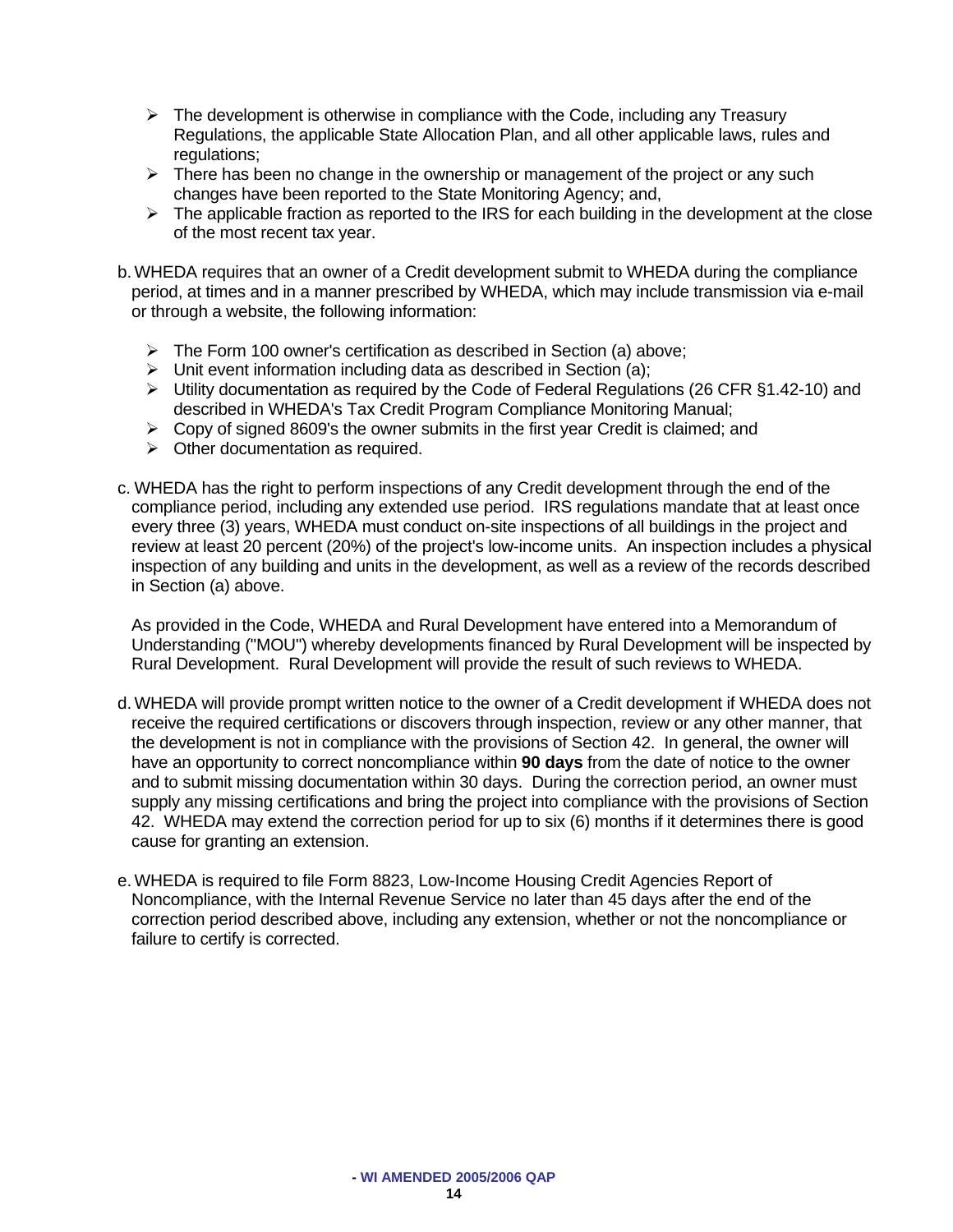f. Compliance with the requirements of Section 42 is the responsibility of the owner of the development for which the Credit is allowable. WHEDA's obligation to monitor for compliance does not make WHEDA liable for an owner's noncompliance. WHEDA will charge an annual fee to the development for conducting compliance monitoring. The annual fee is due March 15 of each year during the 15-year compliance period. WHEDA will also charge an initial compliance monitoring fee payable when the Form 8609 is issued. This initial compliance monitoring fee shall apply to all buildings placed in service after January 1, 2001. A late charge will be assessed for documentation or fees that are not received within 30 days of the due date. WHEDA's "Compliance Monitoring Fee Schedule" and "Compliance Monitoring Fee Policy" is included in WHEDA's "Tax Credit Program Compliance Monitoring Manual" and the Qualified Allocation Plan. Fees will be charged on all units within each project and drawn via ACH agreement. Monitoring fees are as follows:

### Initial compliance fees for all buildings placed in service after January 1, 2001:

The initial compliance fee for developments of 15 or fewer units is \$750. For developments of 16 or more units, the fee is \$50 per unit with a maximum of \$5000.

### Paper Unit Status Reports:

Rural Development \$25/ per unit per annum WHEDA-financed \$25/ per unit per annum All Other \$40/ per unit per annum

Electronic Unit Status Reports:

Rural Development \$20/ per unit per annum WHEDA-financed \$20/ per unit per annum All Other \$35/ per unit per annum

### **III. PUBLIC REVIEW PROCESS FOR THE QUALIFIED ALLOCATION PLAN**

WHEDA will convene public hearings to receive oral and/or written comments regarding this Plan. After the hearings, the Plan will be presented to the WHEDA Board Members or their Assignees and the Governor of the State of Wisconsin for approval.

### **IV. MODIFICATIONS TO THE QUALIFIED ALLOCATION PLAN**

WHEDA may modify this Plan to facilitate the allocation of Credit. WHEDA's Executive Director may make modifications deemed necessary to facilitate the administration of the Credit program or to address unforeseen circumstances. The Executive Director is also authorized to waive any conditions not mandated by Section 42 of the Code on a case-by-case basis for good cause. To the extent that anything contained in this Plan does not meet the minimum requirements of Federal law or regulation, such law or regulation shall take precedence over this Plan. WHEDA reserves the right and shall have the power to allocate Credit to a development irrespective of points scored, if such intended allocation is: 1) in compliance with the Code; 2) in furtherance of the housing priorities stated herein; and 3) determined by WHEDA to be in the best interests of the citizens of the State of Wisconsin.

WHEDA reserves the right to make changes to the QAP as it deems necessary, including changes to fee structure. Such changes will be available for public comment and approved by WHEDA's board.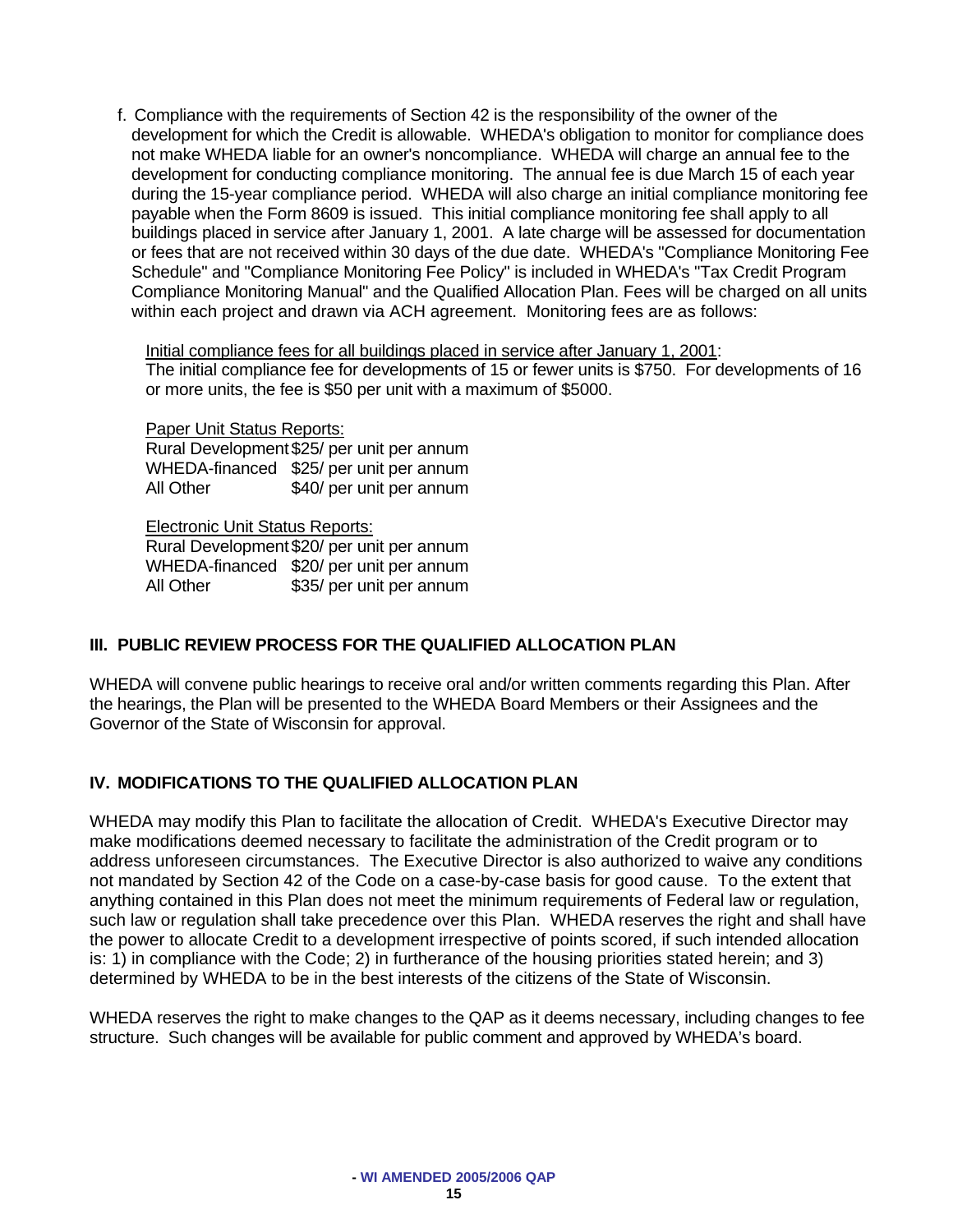### **V. STATEMENT OF POLICY**

The Code requires that the Plan provide selection criteria that include: (i) project location, (ii) housing needs characteristics, (iii) project characteristics, including whether the project includes the use of existing housing as part of a community revitalization plan, (iv) sponsor characteristics, (v) tenant populations with special housing needs, (vi) public housing waiting lists, (vii) tenant populations of individuals with children, and (viii) projects intended for eventual tenant ownership.

The Plan must: (i) set criteria used to determine housing priorities which are appropriate to local conditions, (ii) give preference to: (I) projects serving the lowest-income tenants, (II) projects obligated to serve qualified residents for the longest period, and (III) projects located in qualified census tracts, the development of which contributes to a concerted community revitalization plan. The Agency must provide a procedure to monitor for noncompliance, notify the IRS of noncompliance and monitor for noncompliance with habitability standards through regular site visits.

The Plan may also include other criteria WHEDA deems appropriate, and except for the inclusion of the specified preference items, WHEDA has discretion with regard to the relative weight of these criteria. WHEDA is also given the discretion to determine the appropriate amount of Credit allocated to developments selected under the plan. In developing this Plan, WHEDA considered the Wisconsin Consolidated Plan as well as its experience in creating affordable housing throughout Wisconsin.

WHEDA is responsible for allocating only the amount of Credit to a given development required to make that development economically feasible. This decision shall be made solely at the discretion of WHEDA, but in no way represents or warrants to any person that the development is, in fact, feasible or viable.

WHEDA review of documents submitted in connection with this allocation is for its own purposes. By allocating the Credit, WHEDA makes no representations to the applicant, owner, or any other entity regarding adherence to the Code, Treasury regulations, or any other laws or regulations governing low– income housing tax Credit.

No member, officer, agent, or employee of WHEDA shall be personally liable concerning any matters arising out of, or in relation to, the allocation of the Credit. WHEDA reserves the right to revoke Credit in the case of misrepresentations made to WHEDA by any member of the development team.

### **VI. NONCOMPLIANCE & PREVIOUS PERFORMANCE**

WHEDA will review the compliance history and overall performance of members of the development team. The development team is defined as the developer, applicant, owner, management agent, contractor, general partner or managing member of the ownership entity, or any related entity which controls, is controlled by, or under common control with any of the foregoing. Noncompliance may result in any member of the development team being denied participation in the Credit Program. All compliance fees owed by any member of the development team must be paid in full and compliance reports must be current before WHEDA will process an application. WHEDA will reject applications and bar the development team from program participation for at least one year if the development team has submitted information to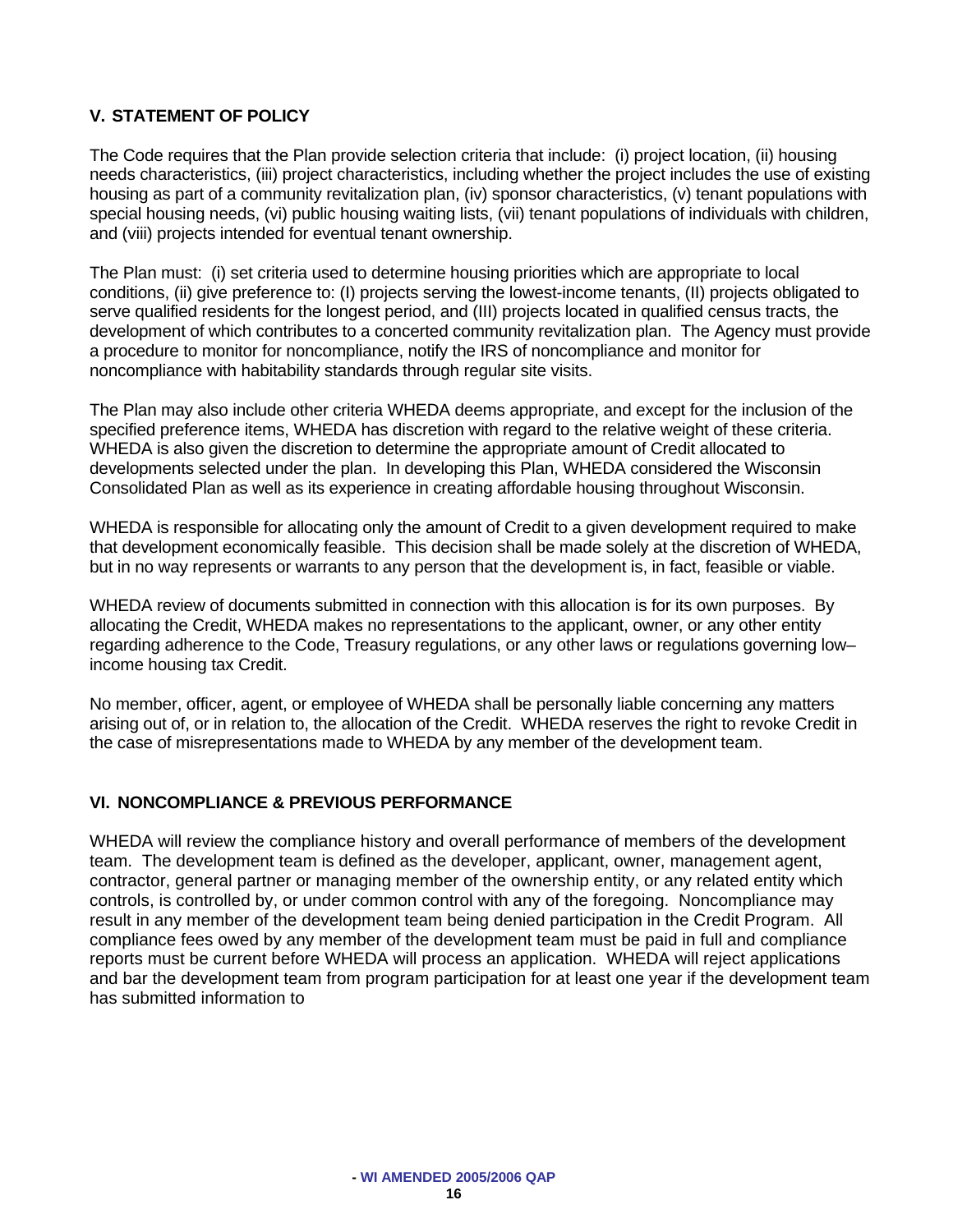WHEDA, that when verified by WHEDA or other third-party review, is found to materially affect the qualified basis of the building. **A development team is ineligible to compete for Credit in 2005/2006 if they have: 1) failed to make the required 10% expenditure for two or more allocations in the five calendar years preceding the application; 2) returned Credit for two or more allocations in the previous five calendar year period(s); 3) not made satisfactory progress on existing allocations; or 4) been issued an IRS form 8823 with line 10(j) marked as "out of compliance." Line 10(j) states: "Project is no longer in compliance nor participating in the low-income housing tax Credit program (attach explanation)".** 

### **VII. WHEDA EMERGING BUSINESS PROGRAM**

The WHEDA Emerging Business (WEB) Program encourages involvement of small businesses owned, operated, and controlled by persons who are at an economic disadvantage. For low income housing tax Credit developments in the counties of Brown, Dane, Dodge, Fond du Lac, Jefferson, Kenosha, Milwaukee, Outagamie, Ozaukee, Racine, Rock, Sheboygan, Walworth, Washington, or Waukesha, the WEB participation goal is set at 25 percent of hard costs. This dollar goal may be satisfied by emerging businesses providing services in the following categories: hard costs for the actual physical costs of construction, including general contracting, grading, excavation, concrete, paving, framing, electrical, carpentry, roofing, masonry, plumbing, painting, asbestos removal, trucking, and landscaping *and* the following soft costs: planning, architectural and engineering fees.

Developers of tax Credit developments in these counties must use their best efforts to meet the WEB participation goal and report to WHEDA their results. **Failure to use best efforts to meet these goals may result in being barred from participating in the program**. WHEDA encourages developers in other counties to include WEB participation in their tax Credit developments. A business qualifies for WEB participation if it is certified as: 1) a Disadvantaged Business Enterprise by the Wisconsin Department of Transportation; 2) an Emerging Business Enterprise by the City of Milwaukee; 3) a Minority Business under the Minority Business Certification Program by the Wisconsin Department of Commerce; or 4) has a comparable certification acceptable to WHEDA from a state or local government or agency. WHEDA will provide a facilitator, at its expense, to help the developer meet these goals.

### **VIII. WHEDA INTERNET SITE**

The following materials will be made available on WHEDA's Internet site at [www.wheda.com,](http://www.wheda.com/) or within WHEDA's LIHTC On Line Application system (LOLA). A Delegated Administrator Agreement must be submitted to and processed by WHEDA to obtain access to LOLA.

- Amended 2005/2006 Qualified Allocation Plan
- 2006 Low Income Housing Tax Credit Application and Attachments
- Market Study Guidelines
- Approved List of Market Study Providers
- Approved List of Capital Needs Assessment Providers
- Updates on Wisconsin's Tax Credit Program
- List of Reservations for the Current Year
- List of Applicants for the Current Year
- Income and Rent Limits
- Applicable Federal Tax Credit Percentages
- Archived Documents from previous tax Credit cycles